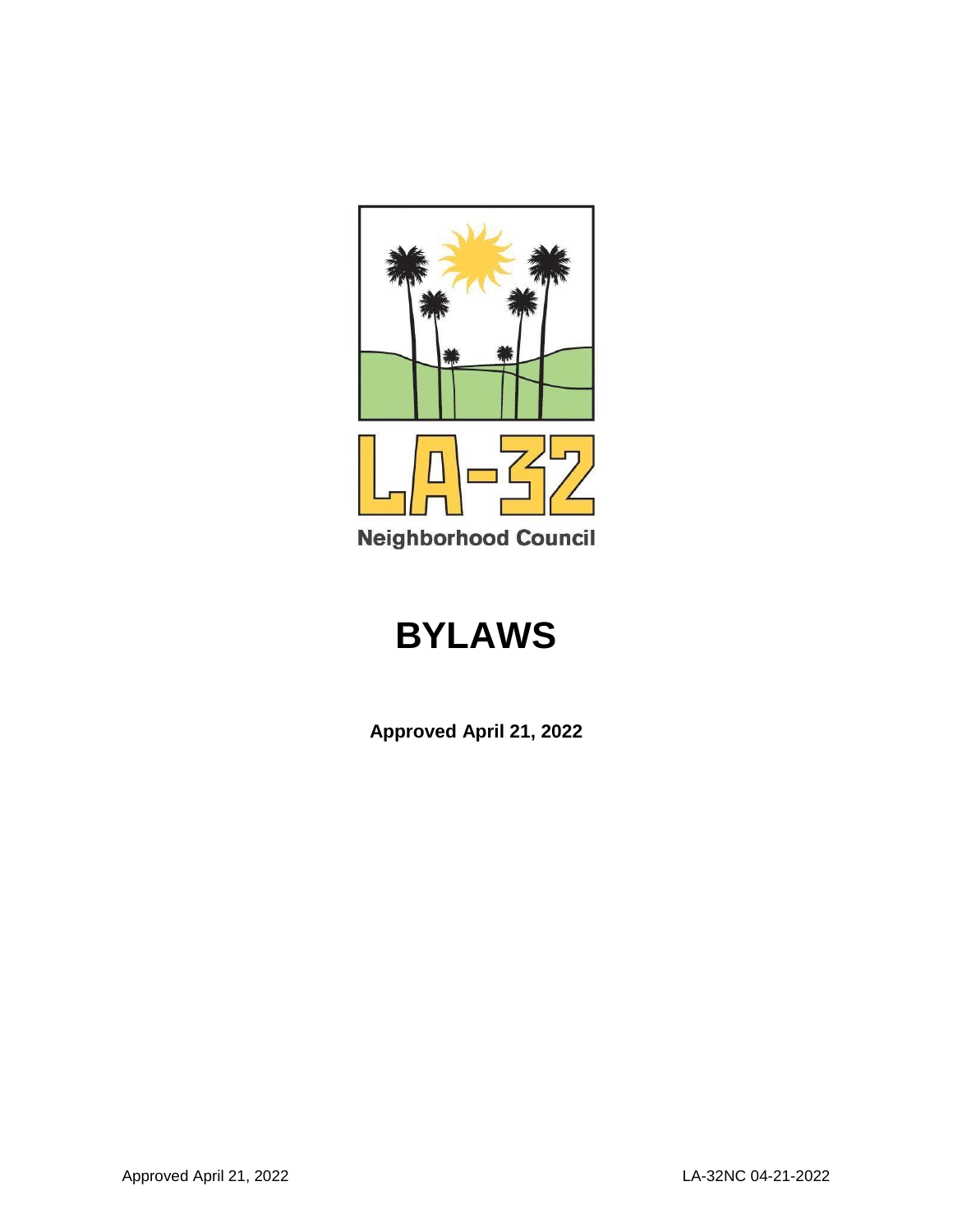# **Intentionally Left Blank**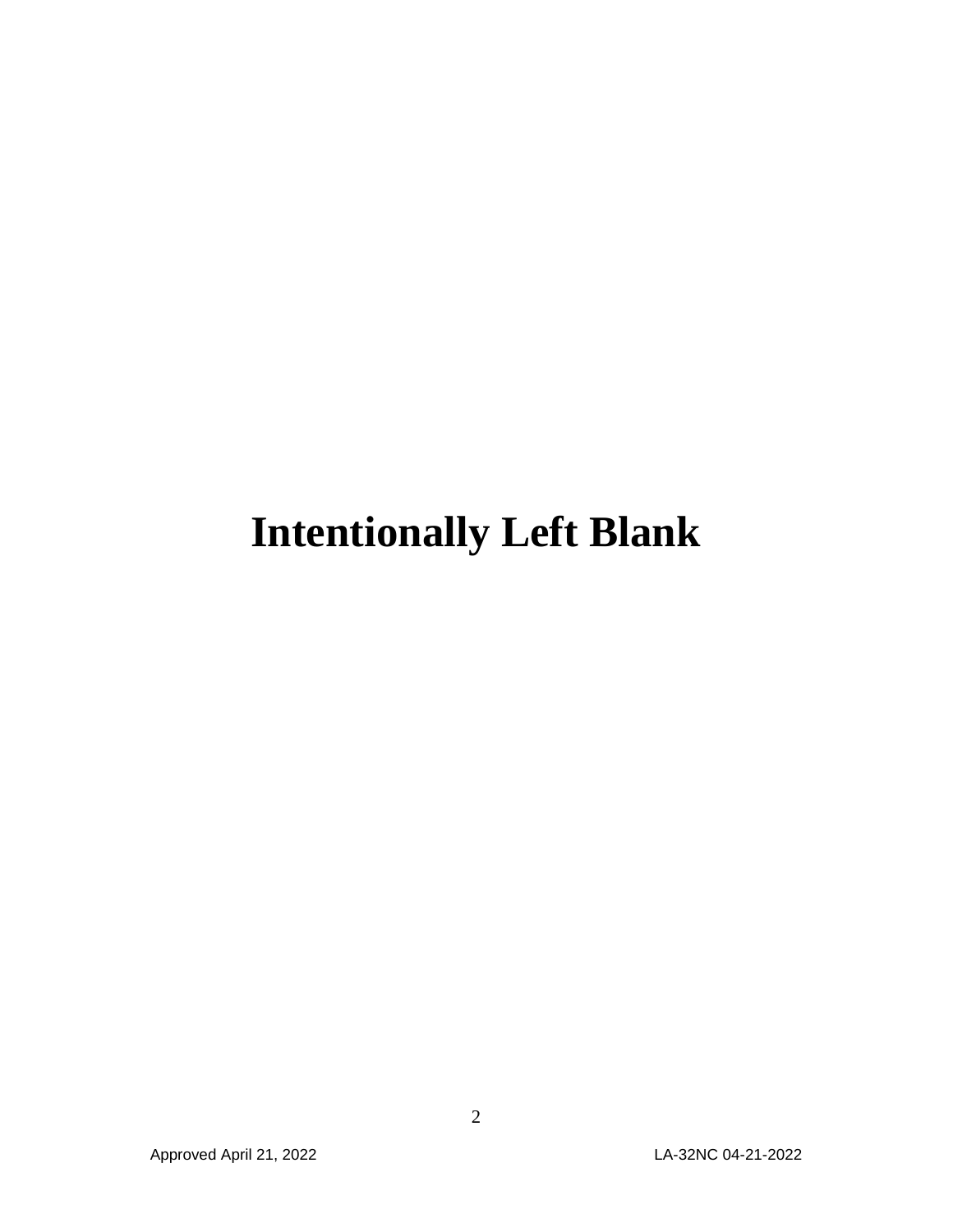## **TABLE OF CONTENTS**

| Article I           |                                                                                                                                                                                                                                                                                                        |
|---------------------|--------------------------------------------------------------------------------------------------------------------------------------------------------------------------------------------------------------------------------------------------------------------------------------------------------|
| Article II          |                                                                                                                                                                                                                                                                                                        |
| Article III         | Section 1: Boundary Description<br>Section 2: Internal Boundaries                                                                                                                                                                                                                                      |
| Article IV          |                                                                                                                                                                                                                                                                                                        |
| Article V           | Section 1: Composition<br>Section 2: Quorum<br>Section 3: Official Actions<br>Section 4: Terms and Term Limits<br>Section 5: Duties and Powers<br>Section 6: Vacancies<br>Section 7: Absences<br>Section 8: Censure<br>Section 9: Removal<br>Section 10: Resignation<br>Section 11: Community Outreach |
| <b>Article VI</b>   | Section 1: Officers of the Board<br>Section 2: Duties and Powers<br>Section 3: Selection of Officers<br>Section 4: Officer Terms                                                                                                                                                                       |
| <b>Article VII</b>  | Section 1: Standing<br>Section 2: Ad Hoc<br>Section 3: Committee Creation and Authorization                                                                                                                                                                                                            |
| <b>Article VIII</b> | Section 1: Meeting Time and Place<br>Section 2: Agenda Setting<br>Section 3: Notification/Postings<br>Section 4: Reconsideration                                                                                                                                                                       |
| Article IX          |                                                                                                                                                                                                                                                                                                        |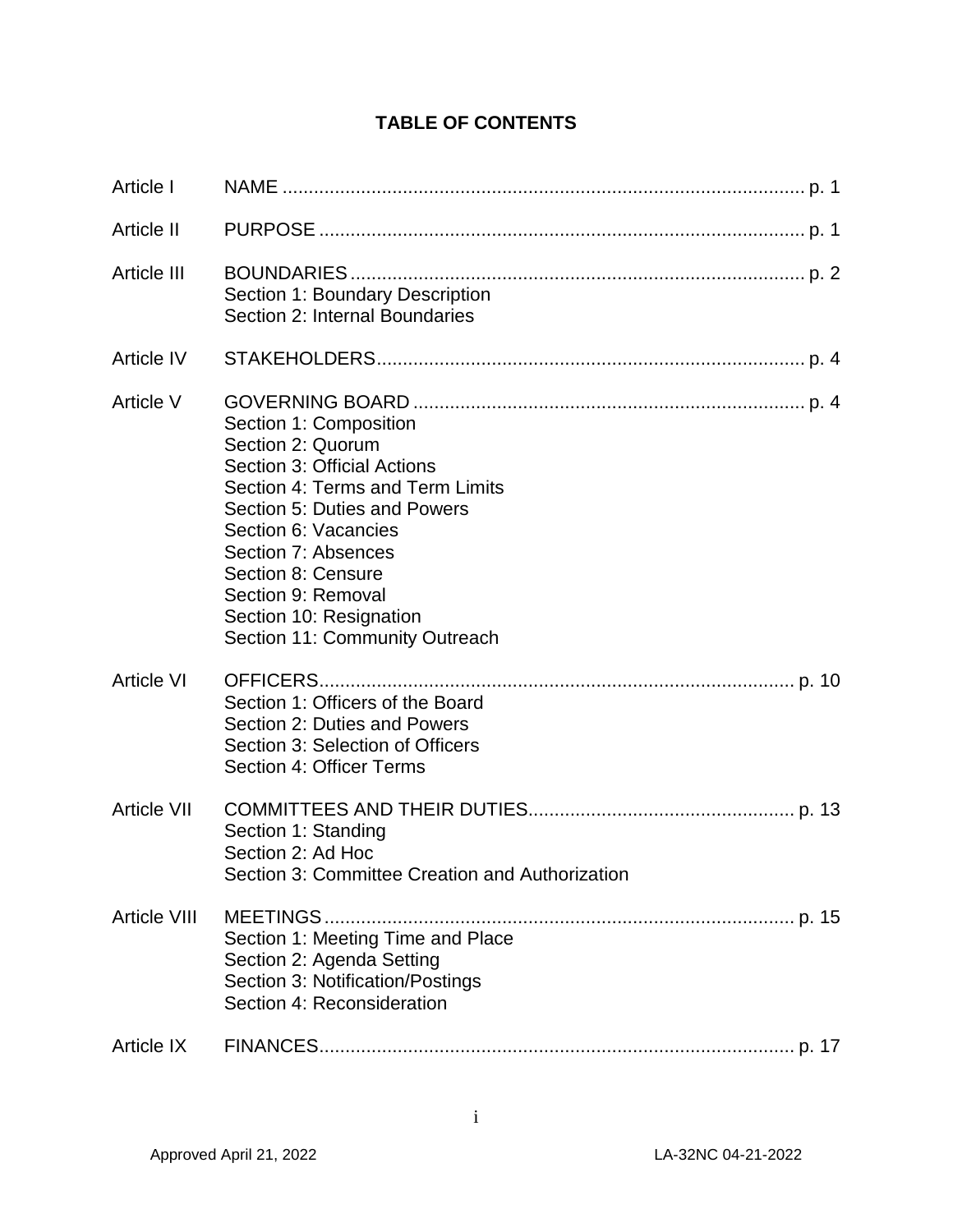| Article X          |                                                                  |  |
|--------------------|------------------------------------------------------------------|--|
|                    | Section 1: Administration of Elections                           |  |
|                    | Section 2: Governing Board Structure and Voting                  |  |
|                    | Section 3: Minimum Voting Age                                    |  |
|                    | Section 4: Method of Verifying Stakeholder Status                |  |
|                    | Section 5: Restrictions on Candidates Running for Multiple Seats |  |
|                    | Section 6: Other Election Related Language                       |  |
| <b>Article XI</b>  |                                                                  |  |
|                    |                                                                  |  |
| Article XII        |                                                                  |  |
|                    |                                                                  |  |
| Article XIII       |                                                                  |  |
| <b>Article XIV</b> |                                                                  |  |
|                    | Section 1: Code of Civility                                      |  |
|                    | Section 2: Training                                              |  |
|                    | Section 3: Self-Assessment                                       |  |
|                    |                                                                  |  |

## **ATTACHMENTS**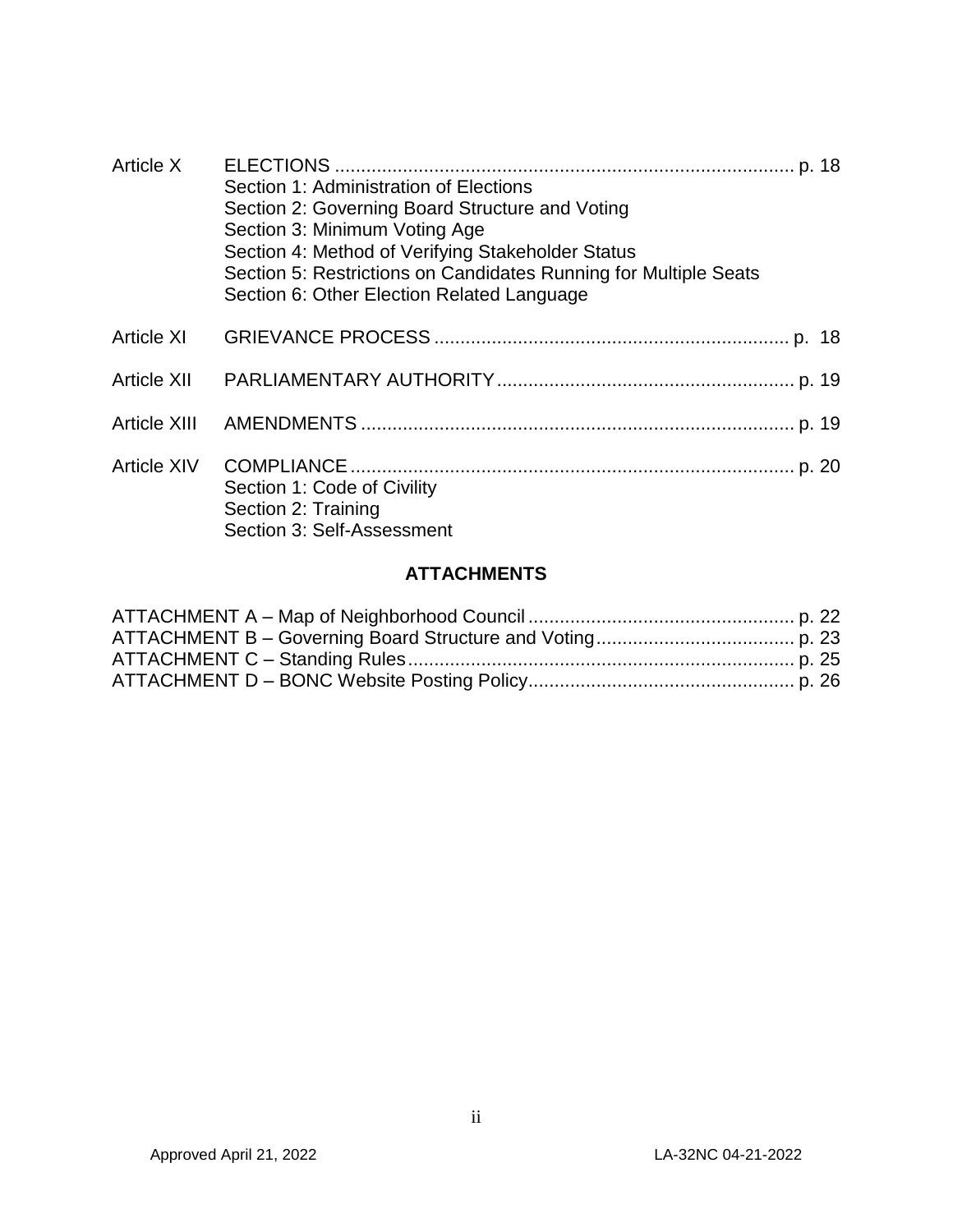## **ARTICLE I: NAME**

The name of this Neighborhood Council is LA-32 Neighborhood Council ("LA-32 NC").

## **ARTICLE II: PURPOSE**

The purpose of LA-32 NC is to participate as a body on issues concerning our neighborhood and the governance of the City of Los Angeles ("City") in a transparent, inclusive, collaborative, accountable and viable manner.

**Section 1: Purposes –** The purposes of LA-32 NC are to:

- 1. Provide an inclusive and open forum for public discussion of issues of interest related to LA-32 NC, including City governance, the needs in and of LA-32 NC, the delivery of City services to LA-32 NC and other matters of a citywide nature.
- 2. Represent the interests of all LA-32 NC members ("Stakeholders") regarding public policy issues affecting the LA-32 NC region (herein referred to as "Area").
- 3. Advise the City on issues of interest to LA-32 NC, including City governance, the needs of LA-32 NC, the delivery of City services in the LA-32 NC Area and other matters of a citywide nature.
- 4. Promote Stakeholder participation in City governance and decision-making processes and promote greater awareness and utilization of City services.
- 5. Initiate, execute and support projects for the physical, social and cultural improvement in the Area.
- 6. Interact with and monitor City activities in the Area to assure effectiveness, accountability and timeliness in response to complaints received from Stakeholders to the LA-32 NC.
- 7. Serve as a forum whereby City agencies may present information on projects that will affect the Area.
- 8. Recommend and advise the City and other agencies on land use and economic development issues and on methods to improve the delivery of services to the Area.
- 9. Facilitate communication between the City and Stakeholders on issues of concern related to the Area.
- 10. Promote and enhance civic participation and community affairs ensuring the opportunity for diverse interests in LA-32 NC sponsored or affiliated events.
- 11. Work with other Neighborhood Councils, as appropriate, on issues of common interest.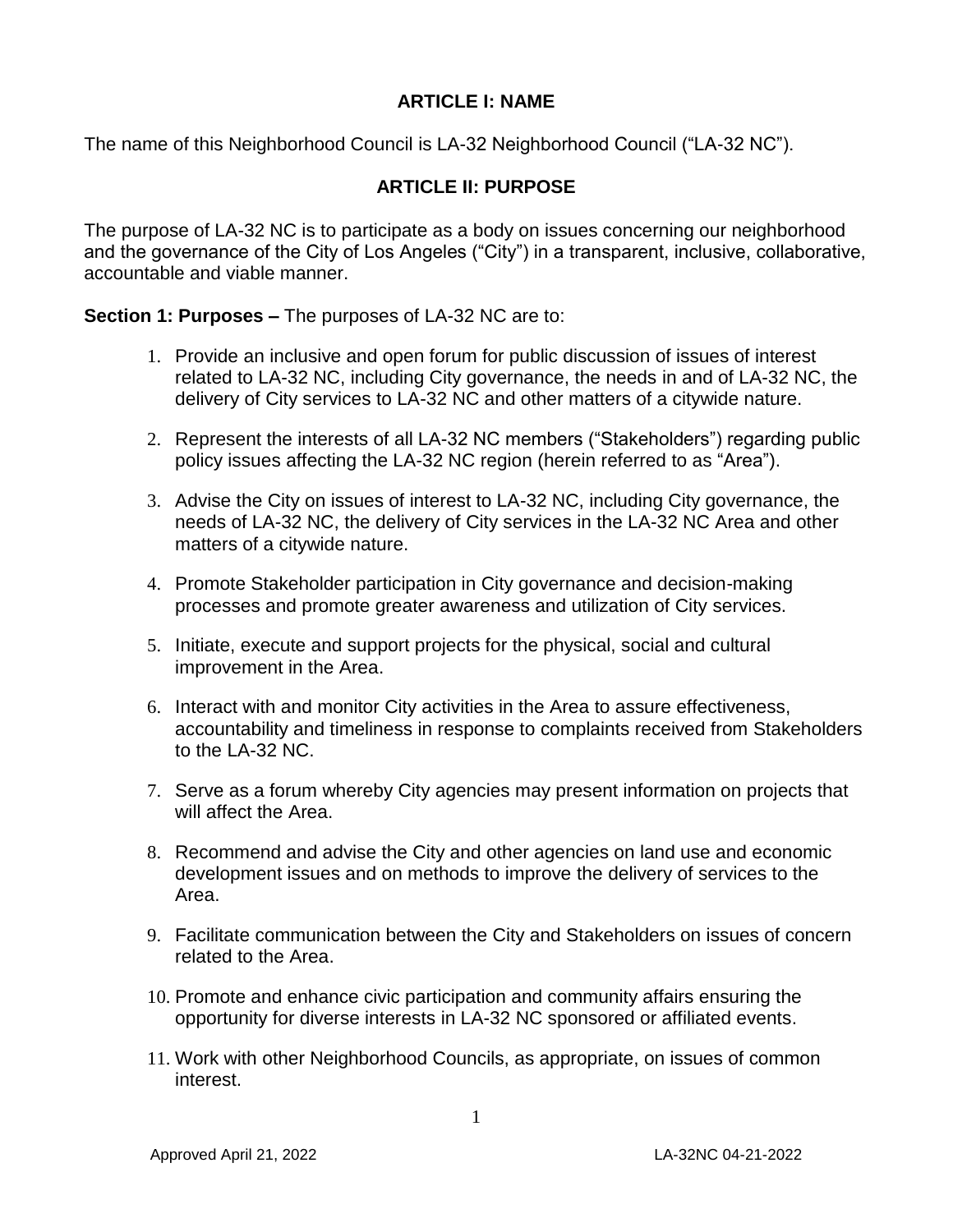12. Assist other organizations, as appropriate, which request help in accomplishing their objectives and projects that the LA-32 NC Board of Directors ("Board") decides to support.

### **Section 2: Policy –** The policy of LA-32 NC is to:

- 1. Respect the diversity, dignity, and expression of views of all individuals, groups and organizations within the Area.
- 2. Remain non-partisan with respect to political party affiliation and be inclusive in LA-32 NC operations including, but not limited to, the process of electing or selecting the Board, Executive Officers ("Officers") and committee members.
- 3. Utilize the Early Notification System ("ENS") to inform Stakeholders of matters involving the City and the community in a way that is tailored to provide opportunities for involvement in the decision-making process.
- 4. Encourage Stakeholders to participate in activities within the Area.
- 5. Inform and educate Stakeholders of forthcoming projects, community events and of available resources via social media, LA-32 NC website, or other available forums.
- 6. Consistently and diligently provide outreach to the diverse members of the Area.
- 7. Prepare outreach materials in English and other languages as needed.
- 8. Provide translation and interpretation services at Board Meetings when resources are available and advanced notification has been received, as required by the Department of Neighborhood Empowerment ("DONE"), to the LA-32 NC.
- 9. Prohibit discrimination against any individual or group on the basis of race, religion, color, creed, national origin, ancestry, sex, sexual orientation, age, disability, marital status, income, homeowner/renter status, or political affiliation.
- 10. Maintain fair, open, and transparent procedures for conducting LA-32 NC activities.

### **ARTICLE III: BOUNDARIES**

#### **LA-32 NC covers a geographic area described below:**

**Section 1: Boundary Description** - The boundaries abut the boundaries of adjacent Neighborhood Councils, and the City of Los Angeles boundaries. The boundaries of LA-32 NC shall be that of the 90032 ZIP code, except for the housing condominiums of Monterey Hills, Census Tract 2013.020.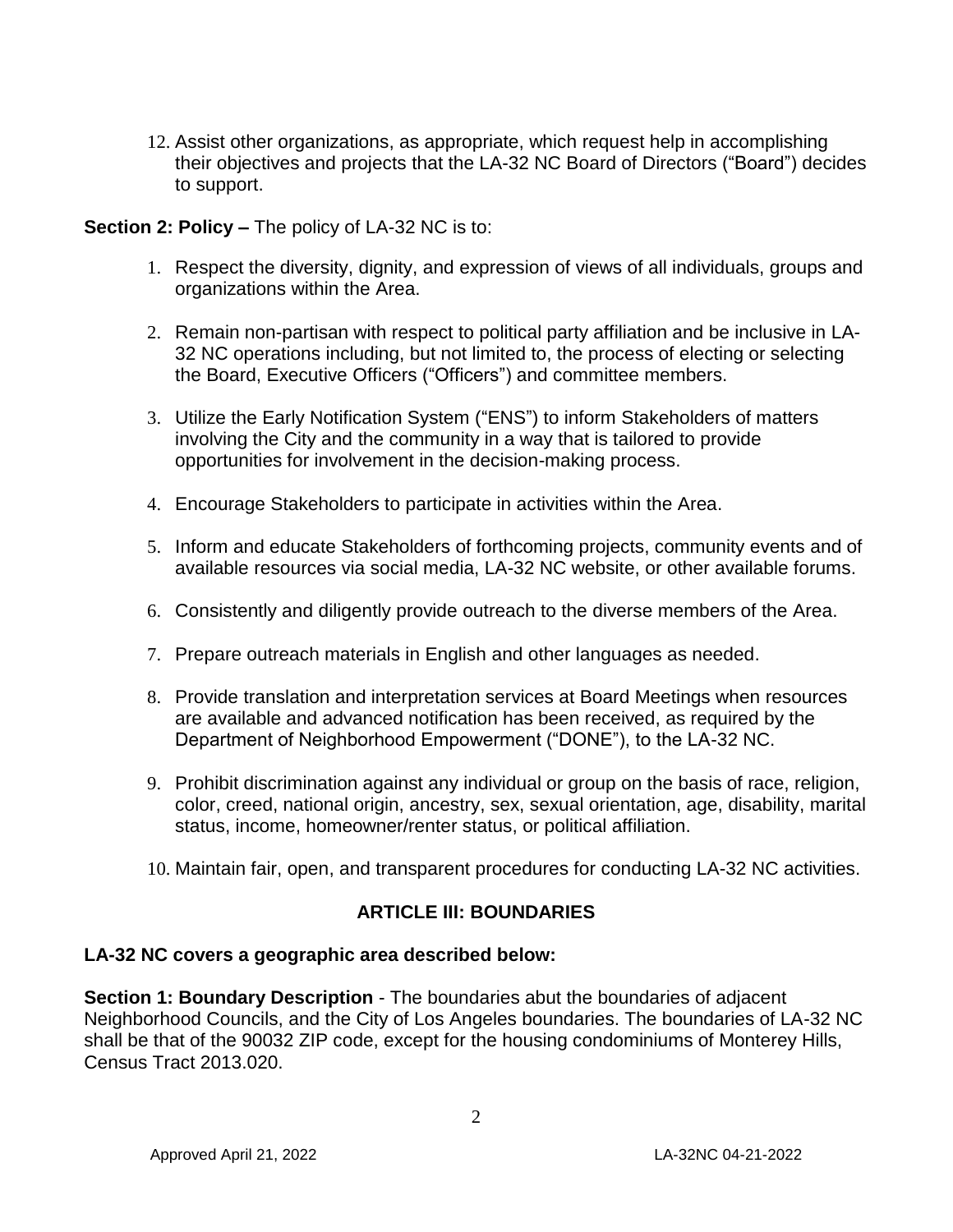## **The legal description of LA-32 NC is as follows:**

Beginning at Collis Ave where the City of Los Angeles and City of South Pasadena intersect, along the southern boundary of South Pasadena until it meets the western boundary of the City of Alhambra;

Continuing southerly along the western boundary of the City of Alhambra, until it meets with the northern boundary of the City of Monterey Park, then westerly along the northern boundary of the unincorporated area of Los Angeles County, known as East Los Angeles, to the intersection of Worth Street and Miller Avenue, excluding the property north of Worth Street and Miller Ave. (APN: 5223002016)

Continuing westerly on Worth Street to the intersection of Worth Street and Boca Ave, then continue westerly along the Union Pacific Transportation Company Right of Way (railroad tracks) to Soto Street, continuing north on N Soto Street to the commercial property line south of the intersection of N Soto Street and N Mission Road;

Continuing west along the south property line of that commercial property, running south along N Mission Road to N Broadway;

Continuing along the property lines separating zip codes 90031 and 90032 to Mercury Ave, continuing along the entire boundary line of Debs Park to Monterey Road,

Then south on Monterey Road including the properties on the east side of Monterey Road to Via Marisol;

East on Via Marisol to Via Mia; then east on Via Mia to the western property line of the residential properties with the 90032 zip code on the west side of Collis Ave; then continue north along that western property line to the starting point where the City of Los Angeles and the City of South Pasadena intersect at Collis Avenue.

The LA-32 NC Neighborhood Council shares Ernest E. Debs Regional Park, 4235 Monterey Rd, Los Angeles, CA 90032 with Historic Highland Park Neighborhood Council, Arroyo Seco Neighborhood Council, and Hermon Neighborhood Council.

The LA-32 NC shares the residential properties on the east side of Monterey Rd. with Arroyo Seco NC.

**Section 2: Internal Boundaries** – There are four regions within LA-32 NC:

- A. **North Region** North of Huntington Drive and East of Monterey Road.
- B. **East Region** East of Eastern and South of Huntington Drive, and North of the Union Pacific ROW.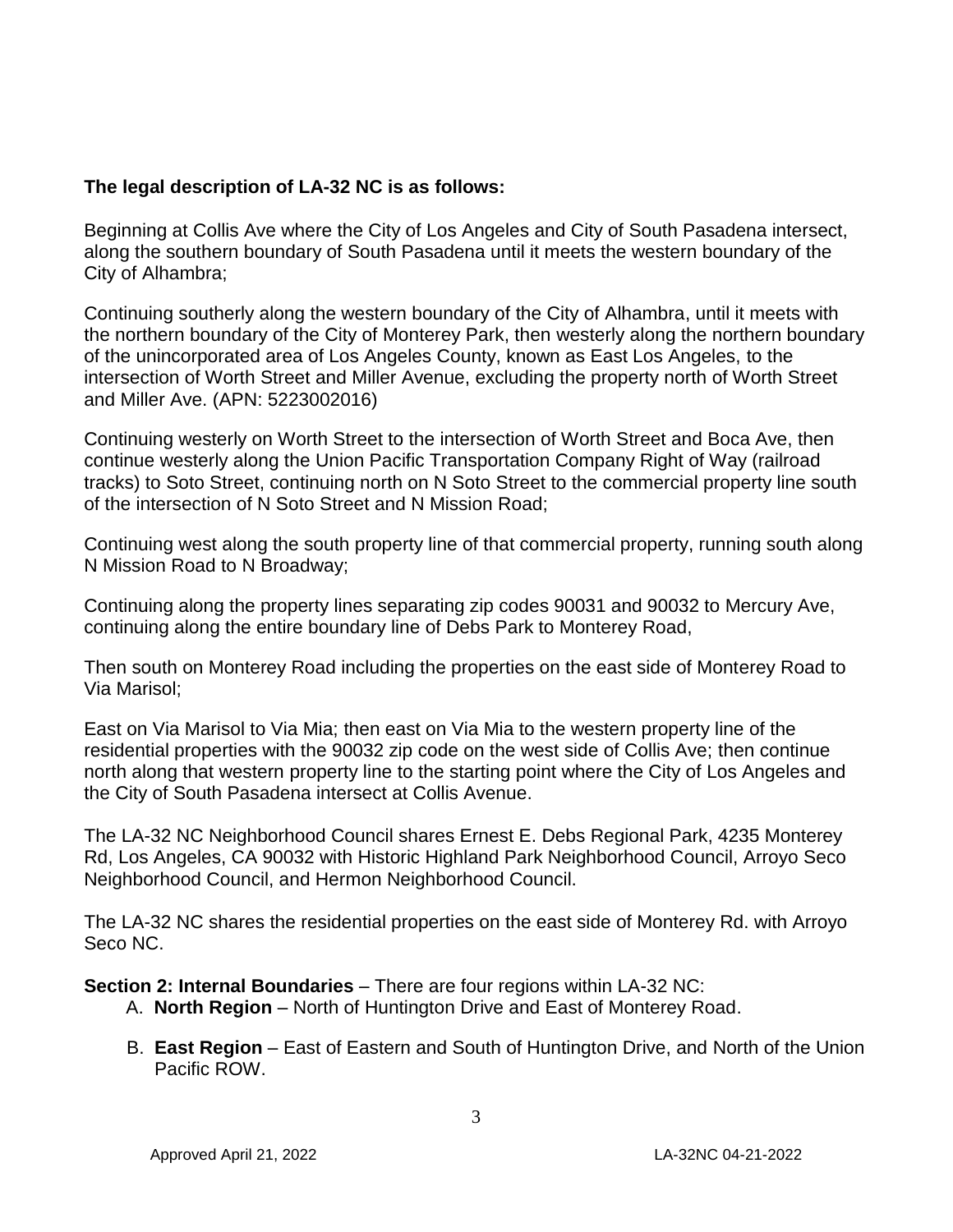- C. **South Region** South of the Union Pacific ROW.
- D. **West Region** West of Eastern Avenue and Monterey Road, and North of the Union Pacific ROW.

## **ARTICLE IV: STAKEHOLDERS**

Neighborhood Council membership is open to all Stakeholders. A "Stakeholder" shall be defined as any individual who:

(1) Lives, works, or owns real property within the boundaries of the neighborhood council; or

(2) Is a Community Interest Stakeholder, defined as an individual who is a member of or participates in a Community Organization within the boundaries of the neighborhood council.

A "Community Organization" is an entity that has continuously maintained a physical street address within the boundaries of the neighborhood council for not less than one year, and that performs ongoing and verifiable activities and operations that confer some benefit on the community within the boundaries of the neighborhood council. A for-profit entity shall not qualify as a Community Organization. Examples of Community Organizations may include Chambers of Commerce, houses of worship or other faith-based organizations, educational institutions, or non-profit organizations.

[The definition of "Stakeholder" and its related terms are defined by City Ordinance and cannot be changed without City Council action. See Los Angeles Administrative Code Section 22.801.1]

## **ARTICLE V: GOVERNING BOARD**

The Board is the governing board as set forth in these Bylaws.

**Section 1: Composition** – The Board consists of fifteen Stakeholders elected, selected, or appointed by the Board and/or Stakeholders. Five Executive Officer Seats, eight Director Seats which are elected by the Stakeholders of their respective four Regions, and two Directors are elected At-Large. All candidates may run for the following Executive Officer positions.

The composition of the Board is as follows:

- A. Executive Officer Seats:
	- President Stakeholder who lives, works or owns real property within the LA-32 NC boundaries who is 18 years or older.
	- Vice President– Stakeholder who lives, works or owns real property within the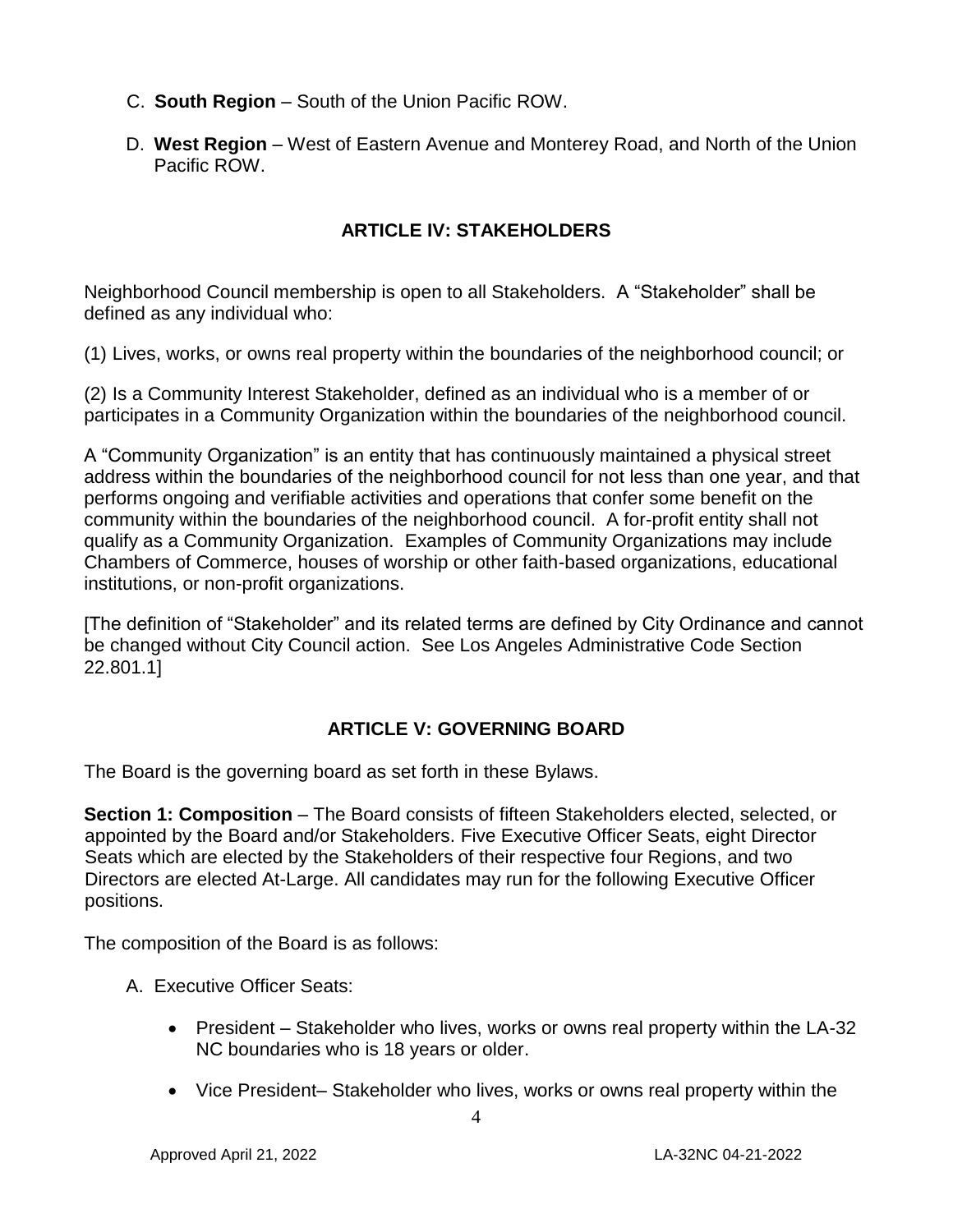LA-32 NC boundaries who is 18 years or older.

- Treasurer– Stakeholder who lives, works or owns real property within the LA-32 NC boundaries who is 18 years or older.
- Corresponding Secretary– Stakeholder who lives, works or owns real property within the LA-32 NC boundaries who is 18 years or older.
- Recording Secretary– Stakeholder who lives, works or owns real property within the LA-32 NC boundaries who is 18 years or older.
- B. Regional Seats
	- a. **North Region** Two Directors who are located in or serve this region. Positions for ANY Stakeholder who is at least 18 years of age and who lives, works or owns property that is located or serves this region.
	- b. **South Region** Two Directors who are located in or serve this region. Positions for ANY Stakeholder who is at least 18 years of age and who lives, works or owns property that is located or serves this region.
	- c. **East Region** Two Directors who are located in or serve this region. Positions for ANY Stakeholder who is at least 18 years of age and who lives, works or owns property that is located or serves this region..
	- d. **West Region** Two Directors who are located in or serve this region. Positions for ANY Stakeholder who is at least 18 years of age and who lives, works or owns property that is located or serves this region.
- C. At-Large Seats
	- a. **Regional** One Director who, as Stakeholders, is located in or serve any Region of the LA-32 NC area. Position for ANY Stakeholder (who is at least 18 years of age and who lives, works or owns property) that serves the LA-32 NC area.
	- b. **Community Organization** One Director who, as a Stakeholder (and who is at least 18 years old), and affirms a substantial and ongoing participation within the Area, but not limited to, educational, non-profit and/or religious organizations.

No single organized Stakeholder group will hold a majority of Board seats unless extenuating circumstances exist that are approved by the Department. Directors will disclose pecuniary and non-pecuniary interests prior to voting. If there are conflict of interest questions, the Director will consult with the Office of the City Attorney ("City Attorney).

Each Board member is referred to as "Director."

**Section 2: Quorum** – Quorum is defined as a simple majority of the group: two for Standing Committee meetings, three for Executive Committee meetings, and eight for Regular or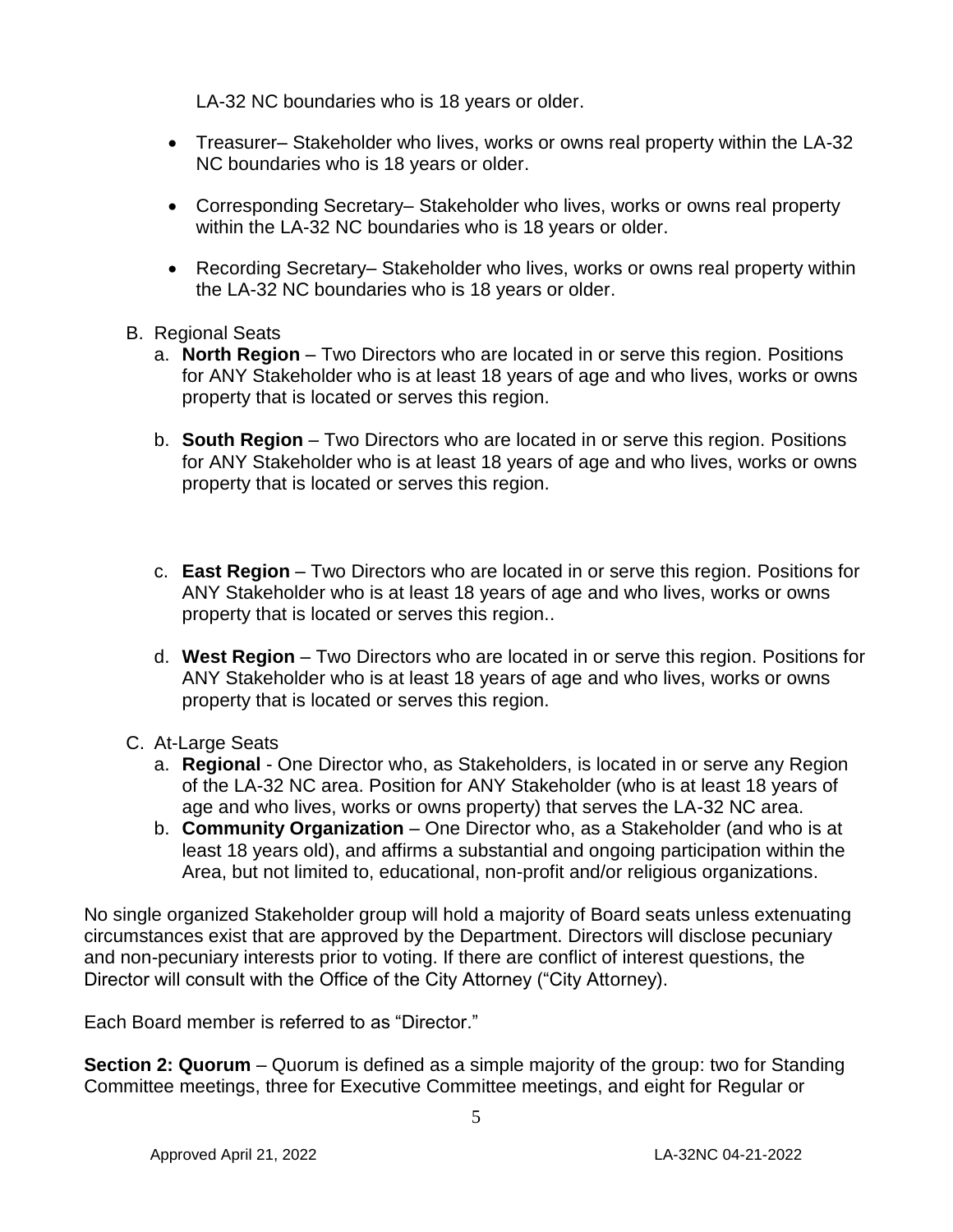Special Board Meetings. Any official vote can be taken only when a quorum exists. Floating quorum is not allowed.

**Section 3: Official Actions** – For Board votes, a simple majority vote (50% + 1) by the Directors present, not including abstentions, at a meeting at which there is a quorum is required to take official action, unless specified otherwise in these Bylaws. Appointed committee members can vote at Committee meetings. Any Director who has a financial or material pecuniary interest in an item, as defined by State, Federal or local laws, must recuse him/herself from voting on any item in question.

**Section 4: Terms and Term Limits** – Directors serve a two-year term commencing after being seated (unless otherwise voted on by the Board and approved by DONE). Beginning in 2012, Directors cannot serve more than eight consecutive years on the Board and can never serve more than a lifetime limit of twelve total years..

**Section 5: Duties and Powers** – The primary duties of the Board are to govern LA-32 NC and to carry out its objectives. No individual Director is authorized to speak for the Board or otherwise publicly represent a Board position unless an official action of the Board has been promoted at a public meeting. The Board may, by official action, delegate to any Director the authority to present before any public body a standing LA-32 NC position previously adopted by the Board; such authority may be revoked at any time by the Board.

**Section 6: Filling Vacancies** – If a Director resigns, is expelled, or is recalled from his/her position, or if there were not enough candidates to fill a specific category during the election, the Board will nominate seated Directors to fill Executive Officer positions or select Stakeholders to fill Board vacant positions. Within two weeks after being selected to fill a vacancy, successful candidates (except for seated Directors) must verify Stakeholder status and complete the DONE candidate application form and emailing it to the Executive Committee.

The order of selection of Directors is as follows:

- A. **Runners-up for Same Region** The Board first nominates from the pool of candidates in the same Region who did not win a seat in the previous election, but who are still interested in serving;
- B. **Top Runners-up for Any Other Region** If there were no losing candidates from the same Region**,** the Board nominates from the top runner-up candidates from other categories (Region or At-Large);
- C. **Nominated Stakeholders** Directors may nominate Stakeholders, or any Stakeholder can request consideration for filling a vacancy; and
- D. **Board Approval** The Board votes and approves all nominations to fill vacancies by a simple majority vote. The Director selected in this way will serve out the remainder of the original term.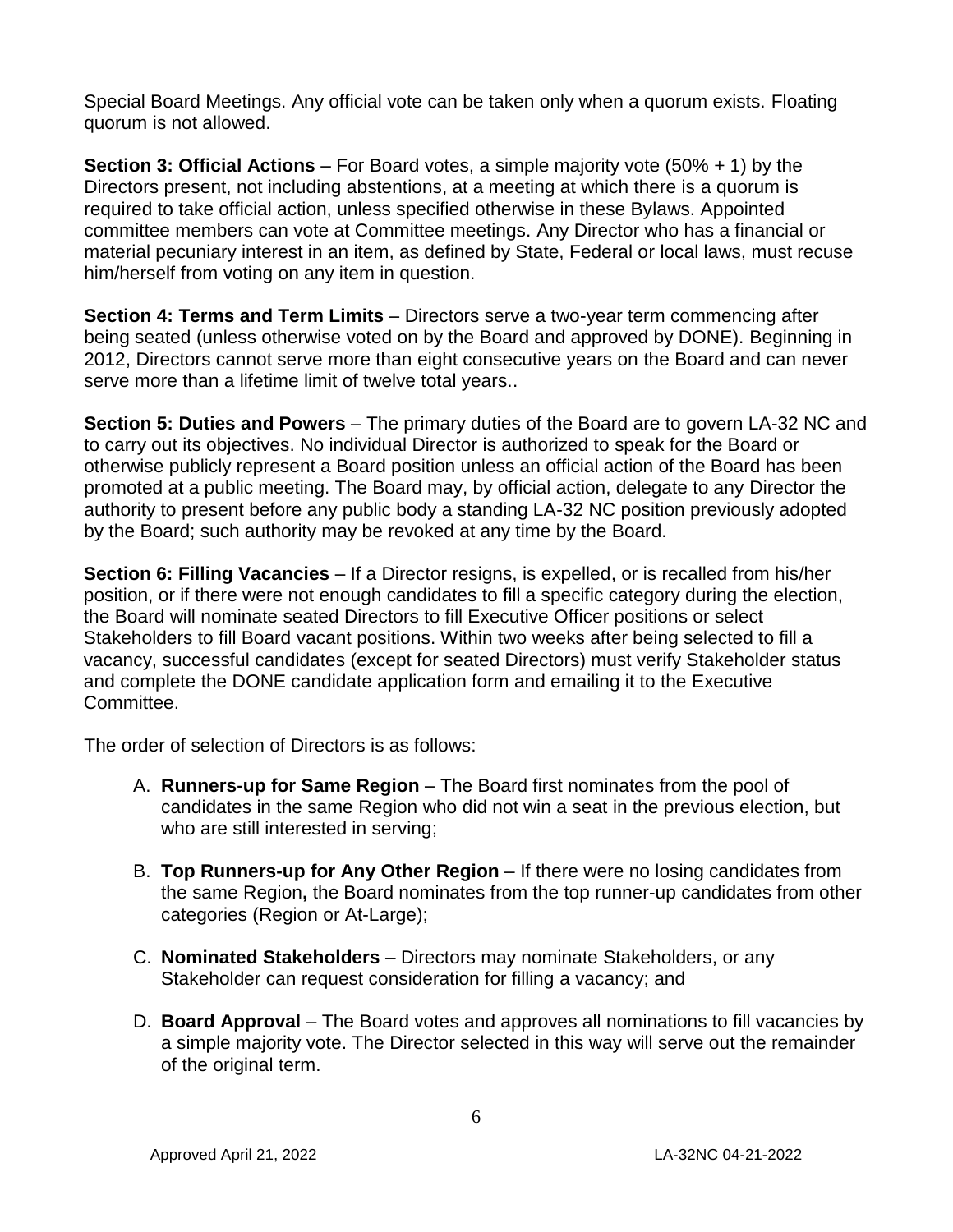In no event can a vacant seat be filled while a general election is scheduled to occur within sixty days from the date of vacancy.

**Section 7: Absences** – Any Director who misses two consecutive regularly scheduled Board Meetings or three total Board meetings during any twelve month period will be automatically removed from the Board. Each Director's absence is recorded in the LA-32 NC meeting minutes, and once a Director has missed the required number of Board meetings for removal, the LA-32 NC President must provide notice to that Director that his/her seat has been declared vacant.

Prior to the item being placed on the agenda, the President must consult with the City Attorney for guidance on the removal process. Expulsion from the Board will not affect Stakeholder status.

**Section 8: Censure** – The purpose of the censure process is to place a Board member on notice of misconduct and to provide the Board member with an opportunity to correct the misconduct. The Neighborhood Council ("Neighborhood Council") may censure any Board member at a regular or special meeting open to the public following a good-faith determination by the Neighborhood Council Board that the member has engaged in conduct that is contrary to rules and regulations applicable to the Board or

that impedes the orderly business of Board operations. Grounds for censure include, but are not limited to, persistent disruptive conduct at meetings, violations or abuses of the Board's bylaws or rules, violations of the Code of Conduct, acting on behalf of the Board without authorization, and misuse or abuse of the censure or removal process by acting in bad faith.

The Board shall use the following procedure when censuring a Board member:

1. A motion to censure a Board member may be initiated by any three (3) Board members. Those Board members shall not constitute a majority of the quorum of any Neighborhood Council body, such as a committee. The motion shall be delivered to any officer of the Board or a specific officer or member of the Board as may be specified in the bylaws or standing rules of the Neighborhood Council. The motion shall be in writing and provide the specific facts and grounds for the proposed censure including the date(s) and specific conduct relied upon for the motion. The motion shall not

be based upon conclusions, e.g., "for alleged violations of the Code of Conduct" but shall contain factual statements that describe conduct only and is not intended to embarrass or humiliate the board member.

2. The Board member, group of Board members or committee responsible for setting the final Board agenda shall include the motion on the agenda of the next regular or special Board meeting scheduled at least thirty (30) days following the delivery of the proposed censure motion.

3. The Board member subject to censure shall be given a minimum of thirty (30) days priorwritten notice, which may include email sent to the last email address on file with the Neighborhood Council, of any meeting at which the motion to censure will be considered. The notice shall provide the specific facts and grounds for the proposed censure as specified in 1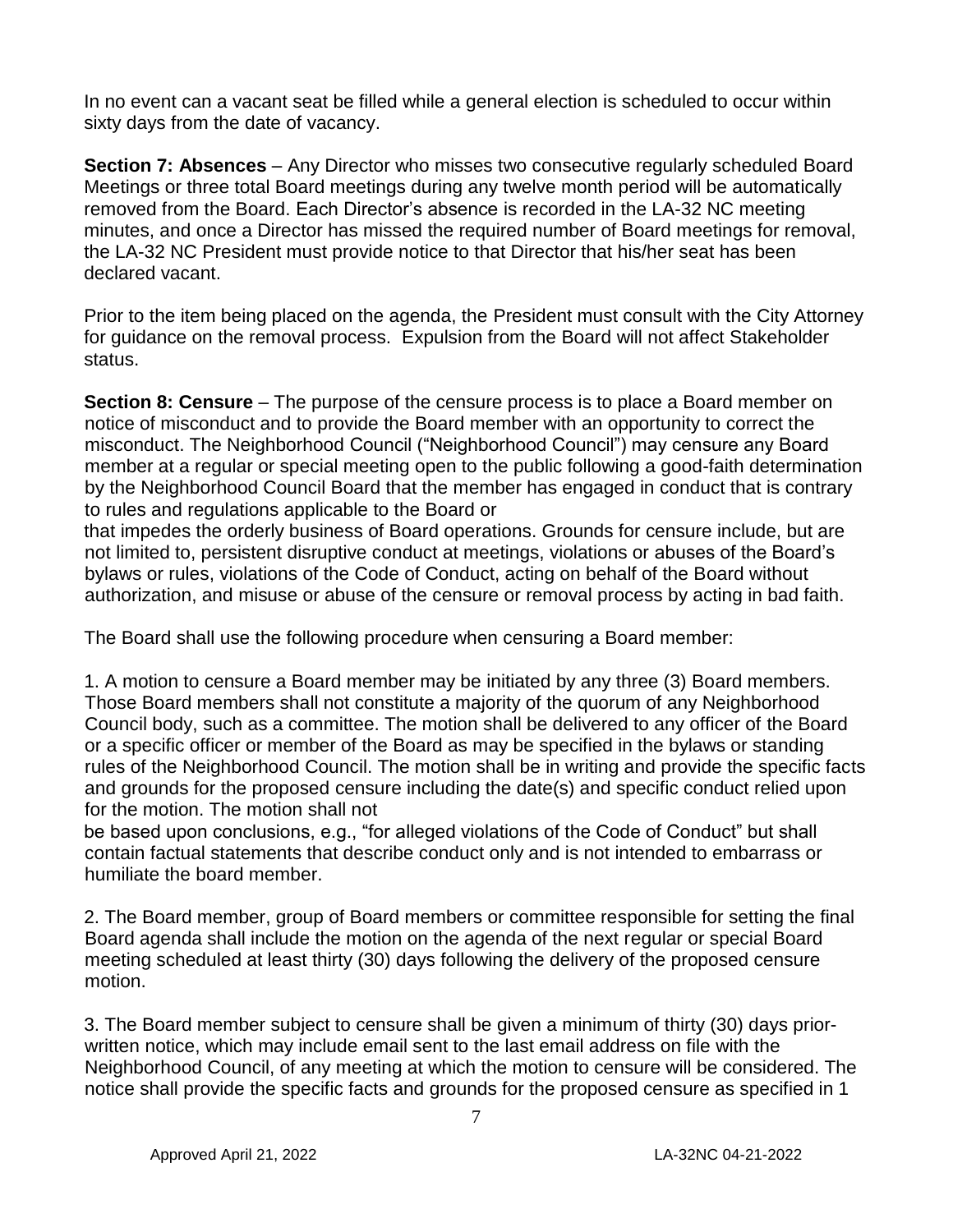above. The Board shall also provide a copy of the notice to the Department of Neighborhood Empowerment a minimum of thirty (30) days prior to the meeting at which the motion to censure will be considered.

4. The Board member subject to censure shall be given a reasonable opportunity to be heard at the meeting, either orally or in writing, prior to the Board's vote on a motion of censure.

5. The Board shall decide by a majority vote of those present and voting whether or not the Board member should be censured. The Board member who is the subject of the censure motion shall not be counted as part of the majority present and voting and shall not be allowed to vote. For the purpose of censure motions, abstentions shall not be counted as votes.

6. In no event shall a motion to censure a board member be heard by the Neighborhood Council within sixty (60) days of the next scheduled Board election or selection.

**Section 9: Removal of Directors** – Any Board member may be removed by the Neighborhood Council ("Neighborhood Council") for cause, following a good faith determination by the Board that the member has engaged in conduct that is contrary to rules and regulations applicable to the Board or that impedes the orderly business of Board operations. A Board member shall not be subject to removal under this Policy, unless the member has been censured at least once pursuant to the Board of Neighborhood Commissioners' ("Commission") Censure Policy. Grounds for removal include, but are not limited to, persistent disruptive conduct at meetings, violations or abuses of the Board's bylaws or standing rules, violations of the Code of Conduct, acting on behalf of the Board without authorization, and misuse or abuse of the censure or removal processes by acting in bad faith.

The Board shall use the following procedure when removing a Board member:

1. A motion to remove a Board member may be initiated by any three (3) Board members. Those Board members shall not constitute a majority of the quorum of any Neighborhood Council body, such as a committee. The proposed motion shall be delivered to any officer of the Board or a specific officer or member of the Board as may be specified in the bylaws or standing rules of the Neighborhood Council. The motion shall be in writing and provide the specific facts and grounds for the proposed removal action including the date(s) and specific conduct relied upon for the motion. The motion shall not be based upon conclusions, e.g., "for alleged violations of the Code of Conduct" but shall contain factual statements that describes conduct only and is not intended to embarrass or humiliate the board member. The motion to remove shall also include a copy of the prior censure motion and the date it was passed.

2. The Board member, group of Board members or committee responsible for setting the final Board agenda shall list and briefly describe the motion on the agenda of the next regular or special Board meeting scheduled at least thirty(30) days following the delivery of the proposed removal motion.

3. The Board member subject to removal shall be given a minimum of thirty (30) days prior written notice, which may include email sent to the last email address on file with the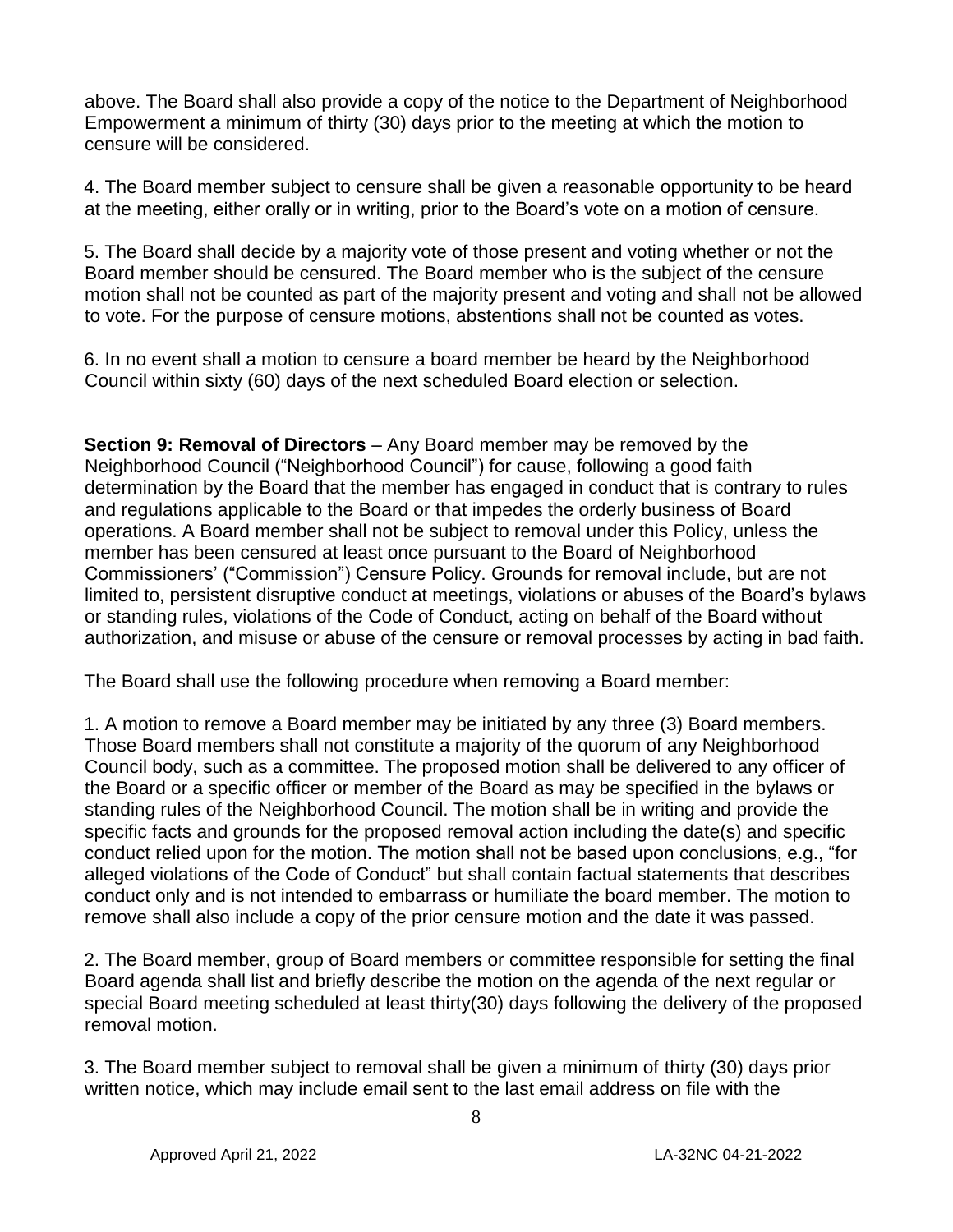Neighborhood Council, of any meeting at which a motion to remove will be heard. The notice shall provide the specific facts and grounds for the proposed removal as specified in 1 above. The Board shall also provide a copy of the notice to the Department of Neighborhood Empowerment a minimum of thirty (30) days prior to any meeting at which a motion to remove will be considered.

4. The Board member subject to removal shall be given reasonable time to be heard at the meeting, either orally or in writing, prior to the Board's vote on a motion for removal.

5. The Board shall decide whether or not the Board member should be removed by an affirmative vote of two-thirds (2/3) of the currently sitting Board members. The Board member who is the subject of the removal motion shall not be allowed to vote and shall not be counted when determining the two-thirds (2/3) majority vote. For the purpose of the removal motion, abstentions shall not be counted as votes.

6. In no event shall a motion to remove a Board member be heard by the Neighborhood Council within sixty (60) days of the next election or selection.

7. The Commission may review a Neighborhood Council's removal decision if requested to do so by the affected Board member. Once the request is made for the Commission to review the decision to remove, the Neighborhood Council voting to remove the board member may not fill the vacancy created by the removal until the Commission has made a decision on whether the removal was proper or the Commission declines to review the matter. The Commission's decision whether to hear or decline to hear the removal review request shall be sent in writing to the requestor and the Neighborhood Council within 30 days after the request for review is delivered.

8. A request for the Commission to review a Neighborhood Council's removal decision shall proceed as follows:

a. The request must in writing and must be delivered to the Executive Assistant of the Commission or, in the absence of an Executive Assistant, to the President of the Commission within thirty (30) days of the date of the action by the Neighborhood Council to remove the Board member.

b. The request must state the basis for the review. The request shall not cite or present any evidence not considered by the Neighborhood Council but must address only procedural deficiencies.

c. If the Commission determines the request for review raises sufficient questions regarding procedural deficiencies and agrees to hear the review, it will be placed on the agenda of a regular or special meeting of the Commission within sixty (60) days of receipt of the request for review.

d. At the review the Commission will determine if the facts as presented support the removal motion and if the procedures set out in this policy were correctly applied.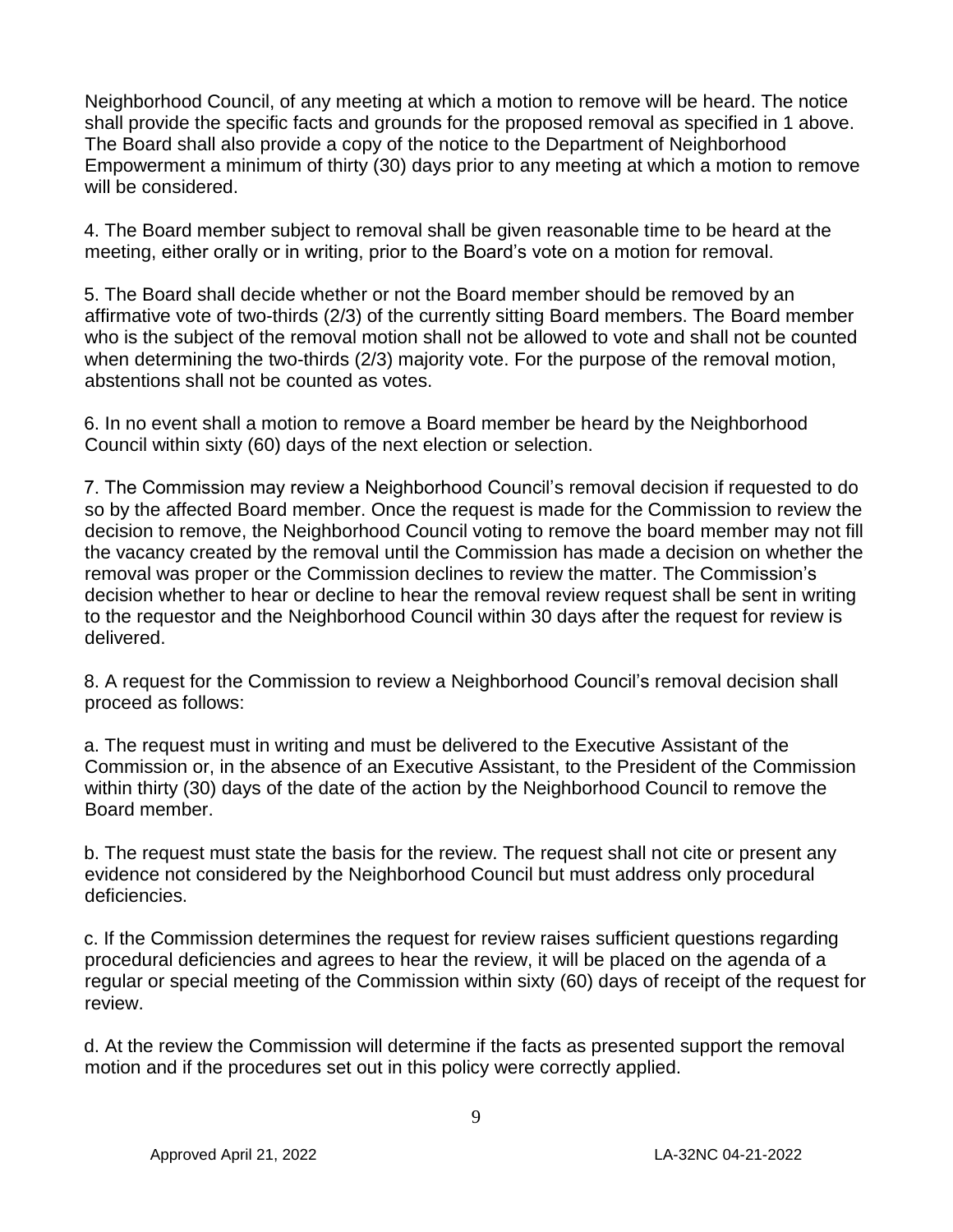e. If the Commission determines that there were either factual or procedural deficiencies, the Commission may either reinstate the Board member or return the matter to the Neighborhood Council for further consideration.

f. If the Commission returns the matter for further consideration and the Neighborhood Council does not act within sixty (60) days of the Commission's decision the Board member will be considered reinstated.

g. During the period of appeal the Board member shall not be counted as part of the Board for any quorum and shall not participate in any Board actions.

h. If the matter is returned to the Neighborhood Council for further consideration the Board member shall not be counted as part of the Board for any quorum and shall not participate in any Board actions until the Board takes action as requested by the Commission or until the expiration of the sixty (60) day time period.

9. This policy is not intended to restrict or eliminate a Neighborhood Council's ability to remove or render ineligible to serve, Board members who fail to attend meetings, join committees, maintain their stakeholder status, or perform other duties as may be described in the Neighborhood Council's bylaws and/or standing rules. Nor is it intended to limit a Neighborhood Councils ability to remove committee chairs or committee members according to the Neighborhood Council's bylaws and/or standing rules.

**Section 10: Resignation** – A Director may resign from the Board, and the position must be deemed vacant. Any member of the Board who ceases to be a Stakeholder is required to submit his or her resignation to the Board in writing.

**Section 11: Community Outreach** - The Board will perform outreach to Stakeholders to inform them of activities in the Area, including Board elections, to find future leaders of the Board and to encourage Stakeholders to seek leadership positions on the Board and committees. Further services are presented in Article VII Section (1) (f).

## **ARTICLE VI: OFFICERS**

**Section 1: Officers of the Board** – The Officers include the following positions, which together comprise the Executive Committee (herein referred to as Committee in this Article.): President, Vice President, Treasurer, Recording Secretary and Corresponding Secretary. Officers will be elected during the election process.

**Section 2: Duties and Powers** – The duties of the Officers are as follows and also include such additional duties as may be adopted by any official action of the Board.

## A. **President**:

- 1. Presides over the Board in the capacity of chair and presiding officer of Board Meetings.
- 2. Chairs the Committee and prepares the meeting agenda with the assistance of the Committee.
- 3. Serves as the official LA-32 NC representative, including as liaison with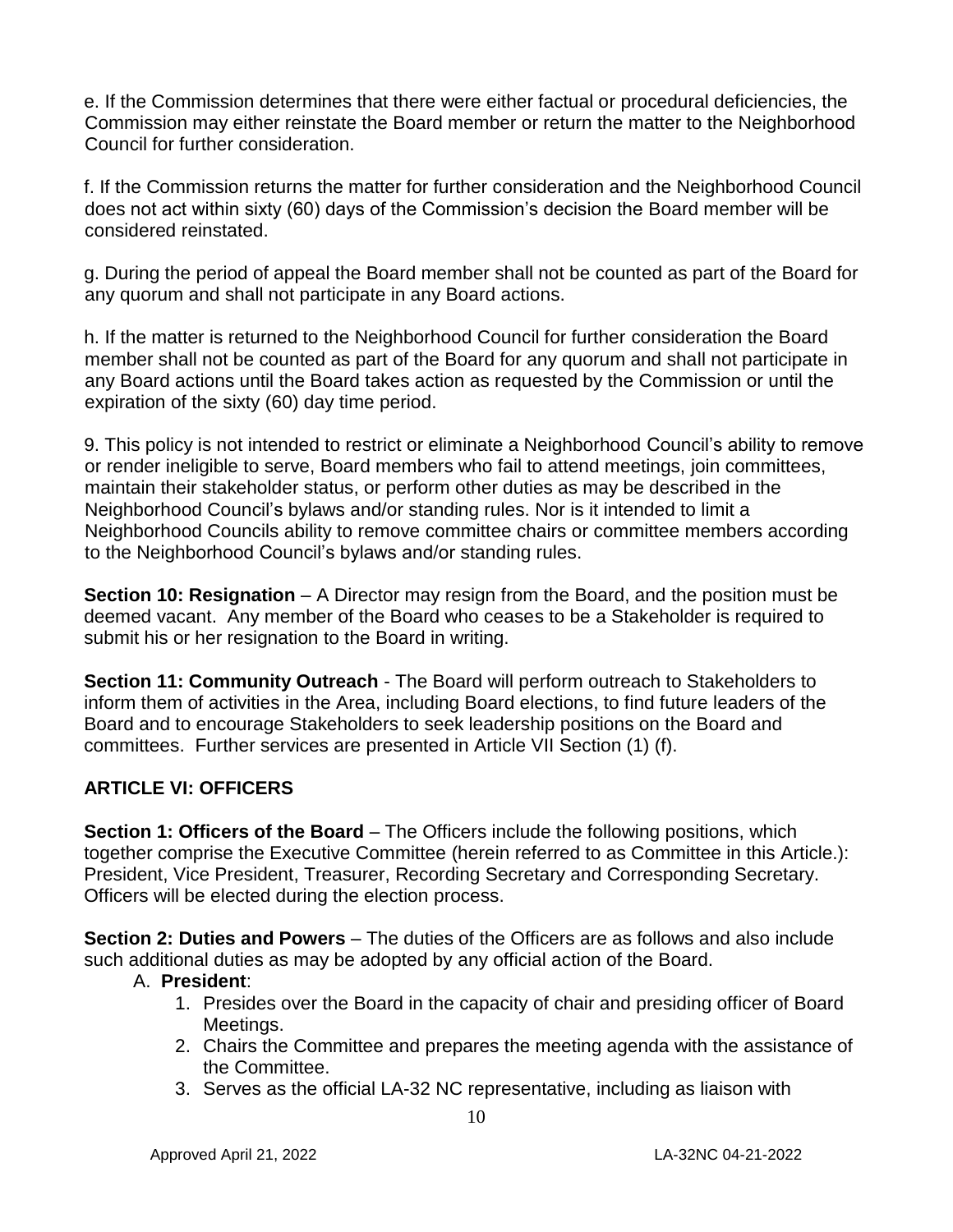governmental agencies.

- 4. Establishes committees as defined in Article VII and appoints committee members. The President must confer with Committee Chairs on removals. The President must have good cause for removal of a committee member and must state the good cause at the Board Meeting where removal is occurring. The individual being removed must have an opportunity to speak at the meeting. Public comment will be allowed but will be limited to fifteen minutes (and under special circumstances may be extended by the Chair).
- 5. Maintains an official archive of all relevant Board reference materials, including the Bylaws.
- 6. Assists the Vice-President as needed to moderate LA-32 NC forms of social media (Website, Facebook, Twitter, YouTube, etc.). The President will be given the passwords and usernames to do so.
- 7. Performs such other duties as determined by the Board, consistent with these Bylaws and Title IX of the Charter.

## B. **Vice President**:

- 1. Presides, performs duties, and acts in the absence of the President.
- 2. Assists in the preparation of the agenda and invites guest speakers.
- 3. Maintains, posts, and moderates all forms of social media (Web Page site, Facebook, Twitter, and YouTube, etc.). The Vice President will be given passwords and usernames to do so.
- 4. Works with the City to ensure compliance of LA-32 NC social media platforms.
- 5. Records and maintains an official archive of all video footage of LA-32 NC Regular Board Meetings and Executive Committee Meetings as digital files on the LA-32 NC hard-drive and posts them online.
- 6. Performs other duties assigned by the President.

## C. **Treasurer**:

- 1. Receives and disburses all funds and issues receipts.
- 2. Maintains as an archive LA-32 NC's book of accounts, as directed and approved by Office of the City Clerk ("City Clerk"), submits accounting statements to City Clerk as required, and reports receipts and expenditures at LA-32 NC Board Meetings.
- 3. Chairs the LA-32 NC Budget & Finance Committee, working closely with the Chairs of all established Committees as specified in Article VII.
- 4. Develops a basic understanding of financial record-keeping procedures and conducts the functions of the Treasurer's office as prescribed by City Clerk and as more fully described in Article IX.
- 5. Submits annual reports to the City Clerk and works with the Inventory Committee. Maintains inventory by obtaining check-in and check-out forms, reporting lost, stolen or broken items to the Board by the next Regular or Special Board Meeting. Files police reports within thirty days of notice, including required City Clerk forms, and reports back to the Board.
- 6. Must conduct an inventory of all equipment of LA-32 NC holdings within one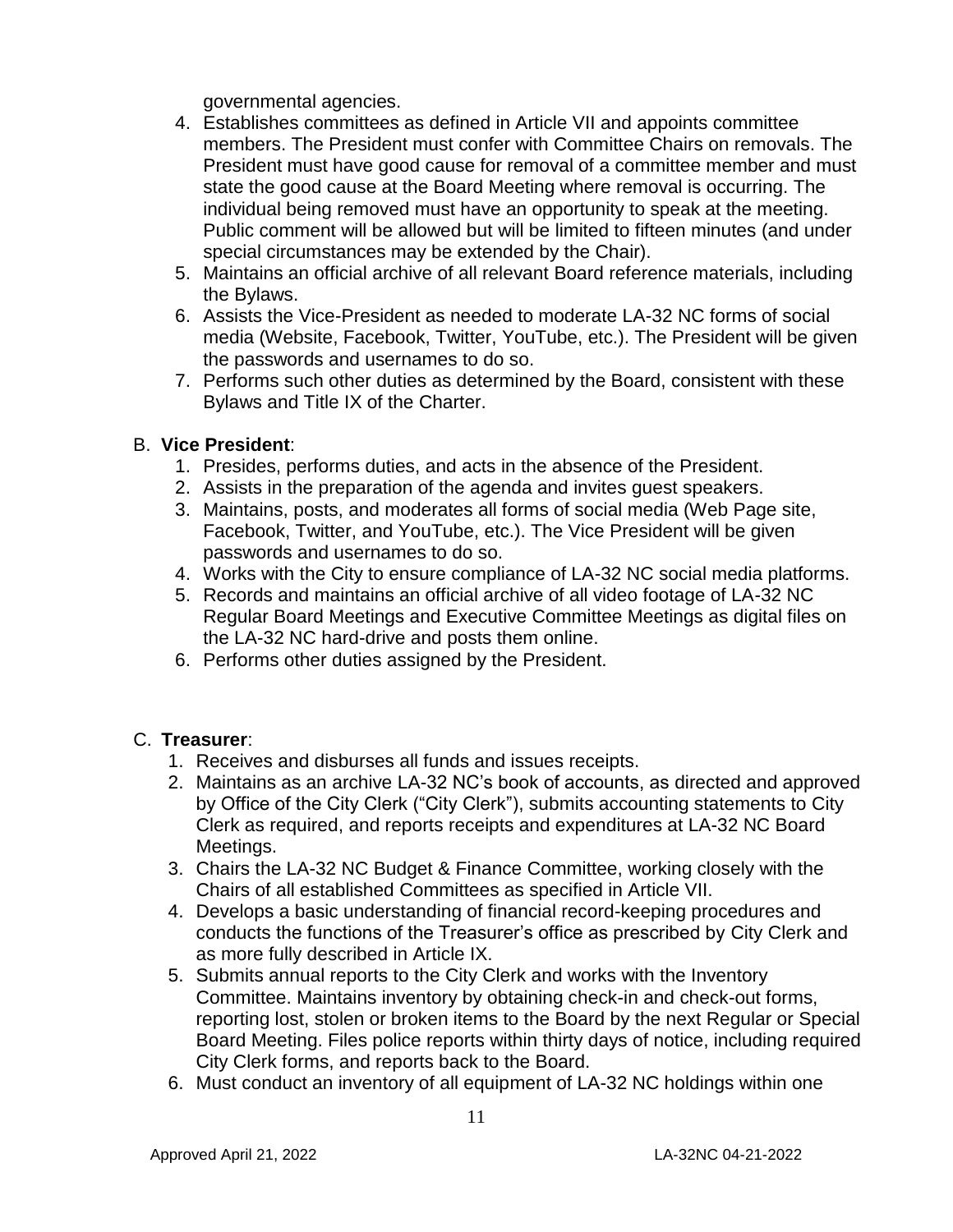month of the beginning of the Treasurer's term and one month prior to the end of the Treasurer's term (or at the time of resignation or removal).

## D. **Recording Secretary**:

- 1. Prepares and obtains approval of the minutes of all Board Meetings and Executive Committee meetings, collects minutes of other Committees, and maintains the various minutes in a "Minute Book" as an archive – unless a contractor has been hired to prepare the minutes.
- 2. Notifies the public, DONE, and the Board of scheduled meetings.
- 3. Takes roll call of Directors at Board and Executive Committee meetings and tallies Board votes on motions.
- 4. Maintains an updated roster of Directors' eligibility to vote.

## E. **Corresponding Secretary**:

- 1. Notifies the public of all Board and Executive Committee Meetings (excluding Joint Board Committee Meetings), by posting as required by the policy of the Board of Neighborhood Commissioners (reference "Attachment D") at least seventy-two hours in advance of a Regular Board Meeting or twenty-four hours in advance of a Special Board Meeting. Additional outreach methods may include, but are not limited to, mailing notices to active members, newsletters, email, street banners, and additional electronic and physical postings.
- 2. Maintains Stakeholder sign-in sheets and public comment cards from Board Meetings to be used for the maintenance of an ongoing Stakeholder database.
- 3. Writes and mails Board correspondence and maintains copies of such correspondence.
- 4. Works closely with the Civic Engagement Committee Chair to devise methods to increase participation in and attendance at Board and Committee meetings, as specified in Article VII.
- 5. Assists the Vice President and Civic Engagement Committee Chair with maintaining the Board's website presence. The Corresponding Secretary will be given the passwords and usernames to do so.
- 6. Maintains a sufficient supply of copies of the current Bylaws in order to make the Bylaws available to any Stakeholder upon reasonable request.

**Section 3: Selection of Officers** – Officers serve two-year terms, starting at the first Board meeting following the LA-32 NC election unless the term is modified by DONE directive.

All candidates are eligible to run for the five Officer positions during the elections of the Board.

- A. **Vacancies**: If there are Officer vacancies that occur in midterm, or positions are not filled during Board elections, the following process will be followed:
	- 1. At the first Regular Board Meeting following the vacancy of the Officer position(s), all Directors eligible to vote will select the Officers. Any tie-vote must be decided by a second vote involving the two highest vote getters.
	- 2. Directors can self-nominate or nominate.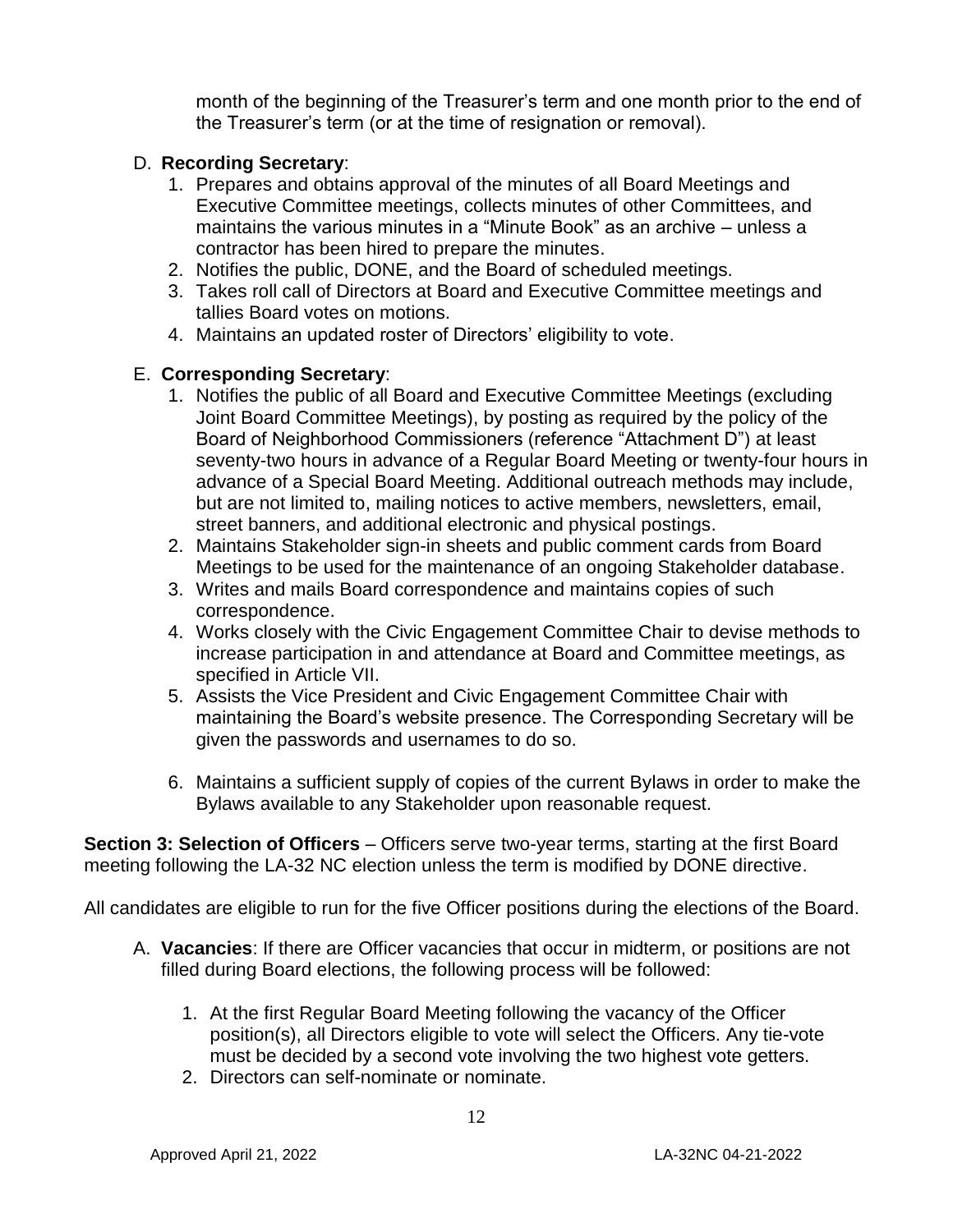3. If there are Director vacancies, the Board will first attempt to fill Director seats prior to the Board selection of Officers.

## **ARTICLE VII: COMMITTEES AND THEIR DUTIES**

All committees are established by these Bylaws.

**Section 1: Standing Committees** – Standing Committees are permanent committees. The following Standing Committees are ongoing for the continued success of LA-32 NC:

- A. **Executive Committee** performs duties as explained in Article VI.
- B. **Sports and Recreation Committee** plans and carries out functions involving our parks and recreation, including outside sporting activities.
- C. **Land Use and Development Committee** prepares for the Board reports and recommendations on land use and economic development projects affecting the Area and invites City officials to discuss those projects with the Committee and the Board.
- D. **Beautification Committee** works with any and all projects dealing with the physical beautification aspects of our community.
- E. **Arts and Culture Committee** reports and recommends to the Board on community events and projects involving the arts and the culture of the Area and makes recommendations to support these projects, and/or develops new projects for LA-32 NC to pursue.
- F. **Civic Engagement Committee** works in cooperation with all other committees to achieve goals as described above in Article V, Section 11, devises methods to increase Stakeholder participation and attendance at Board and committee meetings and works closely with the Corresponding Secretary.
	- 1. The Committee maintains a website presence to disseminate information to Stakeholders and others interested in the Area, working with the Vice President and the Corresponding Secretary. Usernames and passwords to social media platforms will be given to the Chair.
	- 2. The Committee creates, develops, and implements a marketing plan. The plan may include, for example, the creation of flyers, postcards, pamphlets and other related outreach materials. The plan must include email blasts to various organizations and stakeholders.
	- 3. The Committee undertakes other outreach activities at public events and coordinates with other Neighborhood Councils as appropriate.
- G. **Public Safety Committee** works with Community Emergency Response Team, Fire Department, Police Department, and any other local public safety agencies or organizations to deal with public safety concerns in the Area.
- H. **Business and Economics Committee** works with the City, businesses and organizations to aid as liaison between the businesses and City monetary concerns within the Area.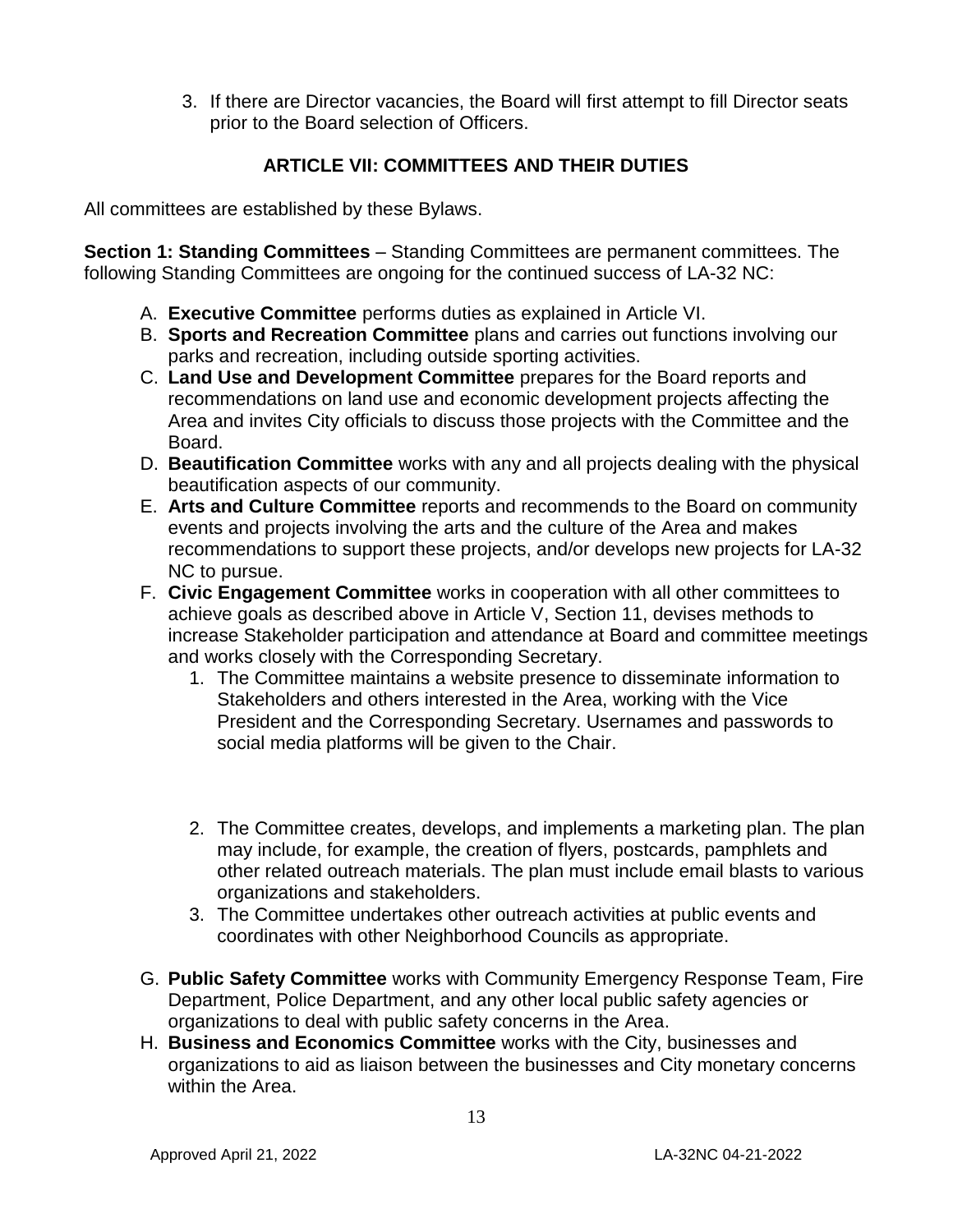- I. **Environmental Green Committee** promotes issues concerning our environment and the importance of healthy living choices, and encourages policies that sustain and improve the environment.
- J. **Bylaws Committee** enforces as well as recommends amendments to the Bylaws. These members must know and understand these Bylaws and inform all Stakeholders of amendments via the established process as defined in Article XIII.
- K. **Education Committee** acts as the Board liaison with any educational entity within the Area, and/or develops new educational projects for the Board to support.
- L. **Budget and Finance Committee** handles all budget, expenditure, and financial matters.
- M. **Inventory Committee** conducts audits of all Board inventory every quarter and submits the reports at the Regular Board Meetings in March, June, September, and December.

**Section 2: Ad Hoc Committees** – The Board approves Ad Hoc Committees to deal with temporary issues. Ad Hoc Committees must have a minimum of one Director and a maximum of 3 Directors. Stakeholders are invited to join any Ad Hoc Committee. The maximum number of committee members is limited to 5. Any and all stakeholders may attend and offer public comment, except for closed door sessions. Only committee members may vote.

**Section 3: Committee Creation and Authorization** – In an effort to increase community participation, committee members need not be Directors, but must be Stakeholders. Only those Committee members who are Directors are eligible to serve as Chairs of a committee.

All committee members have voting rights at committee level.

- A. With the exception of the Executive Committee, the President will appoint up to 5 committee members for each standing committee. A minimum of 1 Director is required, and 3 Directors will be the maximum. Stakeholders may become committee members. All stakeholders may attend and offer public comment, but only committee member may vote.
- B. The President has the power to remove members as described in Article VI, Section 2.
- C. Standing Committees include at least one Director and may include Stakeholders.
- D. Terms of office of all committee members expire at the end of term of the Board during which they were appointed.
- E. All committee recommendations are to be submitted to the Executive Committee for agenda setting and then presented at a Board Meeting for discussion and action. Committee recommendations must be submitted via email twenty-four hours prior to the Executive Committee meeting or walked in at the Executive Committee meeting. Recommendations will only be submitted if approved by a quorum of the pertinent committee meeting.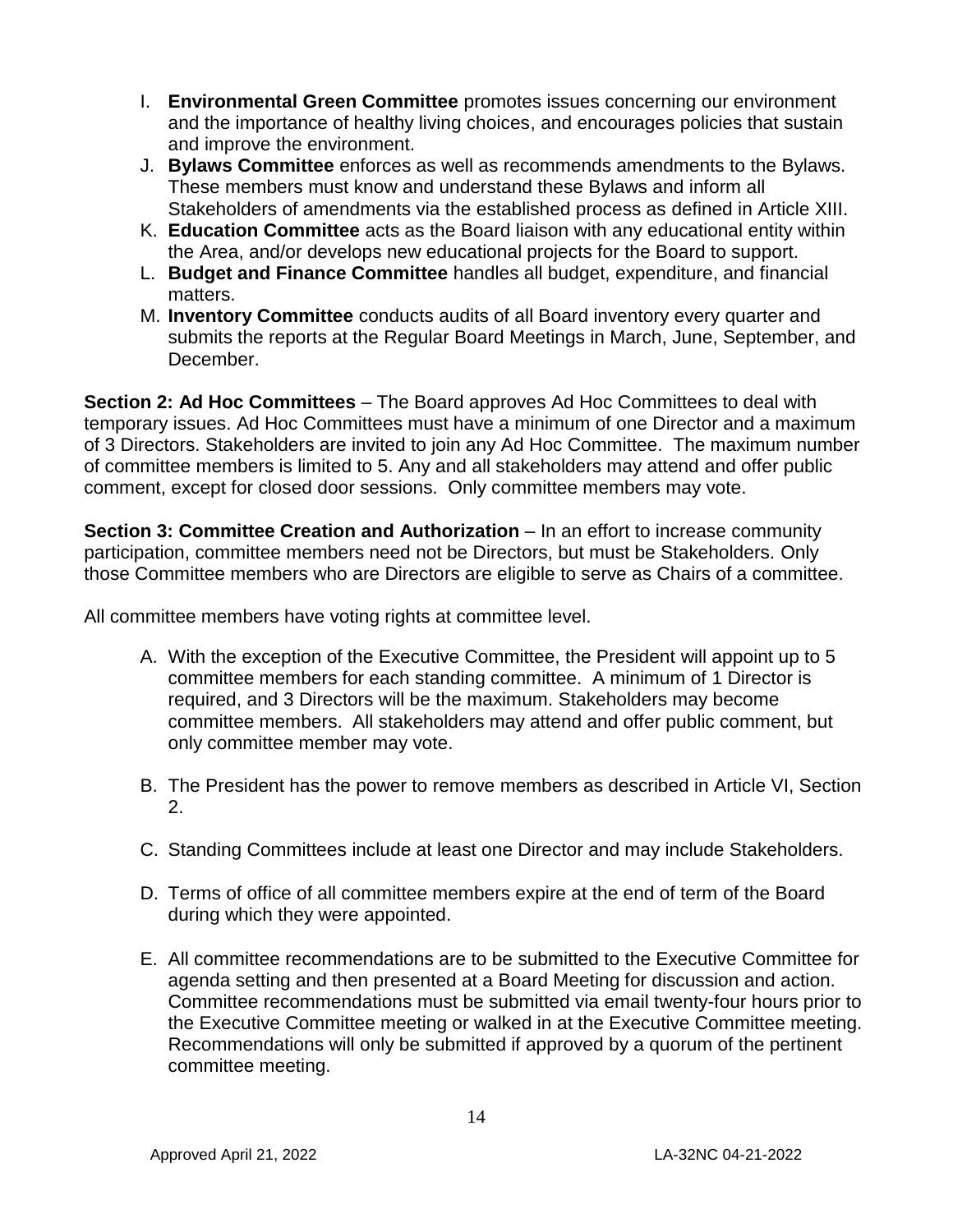- F. Committee meetings must be subject to and in accordance with the Brown Act and the Bylaws. Minutes must be taken at every Committee meeting.
- G. The Board make changes to any Standing Committee or establish or disband an Ad Hoc Committee. Any such action by the Board must be agendized and noted in the Board Meeting minutes.

## **ARTICLE VIII: MEETINGS**

All meetings, as defined by the Ralph M. Brown Act (*California Government Code Section 54951.5 et. seq.*), must follow and abide by all applicable laws and governmental policies.

**Section 1: Meeting Time and Place** – All meetings must be held within LA-32 NC boundaries at a location, date, and time set by the Board or Committees. A calendar of Regular Meetings must be established by the Board at the first Regular Meeting of each calendar year.

- A. **Regular Board Meetings** are held on the first Wednesday of every month and start at 6:00 pm at the El Sereno Senior Citizen Center. Any change to the location or time must have been approved at the previous Board Meeting. This meeting must be advertised as extensively as possible to the Area, as specified in Article VIII, Section 3. Quorum must be established by 6:20 pm, or the meeting will be cancelled. Directors not present by 6:20 pm will be considered absent if the meeting is cancelled for lack of quorum.
- B. **Executive Committee Meetings** are held each month following a Regular Board Meeting, but prior to the next Regular Board Meeting. The purpose of the meeting is to plan and place items on the agenda for consideration at the next Regular Board Meeting. The date, time and place of this meeting must be advertised as extensively as possible to the Area and incompliance with the Ralph M. Brown Act..
- C. **Committee Meetings** must be held at least once per quarter and may be held more frequently, as determined by the Committees. Meetings must be called by the Chair to be held at reasonable times and locations and in compliance with the Ralph M. Brown Act.
- D. **Special Board Meetings** The President or a majority of the Board can call a Special Board Meeting, with the time and place determined by the relevant party. If the Special Board Meeting is not called by the President, the majority of the board who called the meeting must be identified prior to the creation of the agenda. Special Board Meetings will only be conducted when there is urgency. The President will set the agenda, or delegate the task to another Executive Officer. The urgency of each item on the agenda must be relayed to the Board prior to scheduling and must meet one of the following criteria: (1) be a directive of DONE; (2) have been on the prior Board agenda and be time sensitive requiring action before the next Regular Board Meeting; or (3) relate to emergencies or disasters in the Area. The date, time, and place of this meeting must be advertised as extensively as possible to the Area and incompliance with the Ralph M. Brown Act. In the event the date of a Regular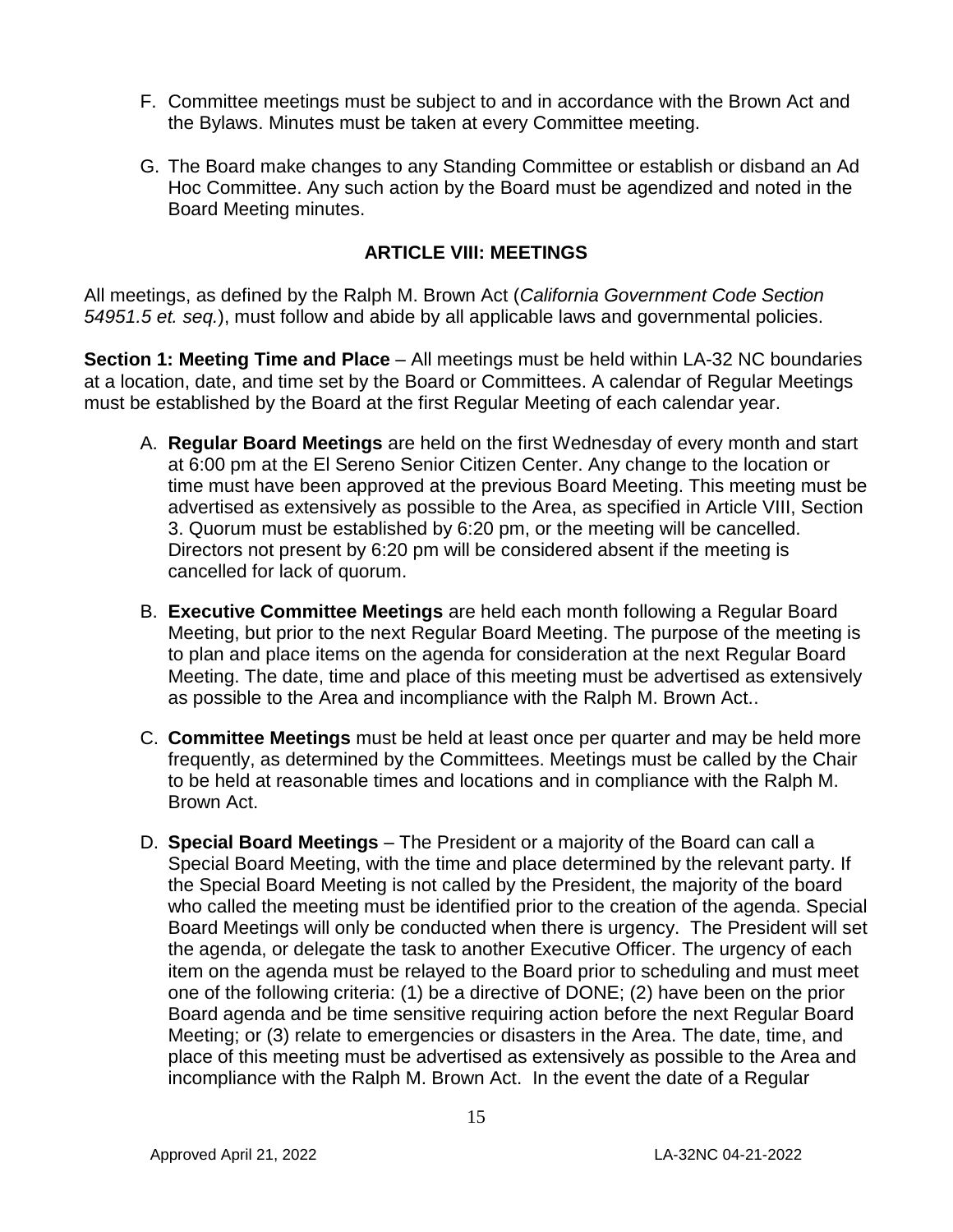Meeting falls on a National Holiday, the Regular will be cancelled and be rescheduled as a Special Meeting and will not require Board approval.

E. **Public Comment –** Prior to any action by the Board, there must be a period of public comment. The total period for all public comment is limited to thirty minutes, and the President cannot limit any speaker to less than one minute of speaking time. Any Director may make a motion to extend the public comment period.

**Section 2: Agenda Setting** – The Executive Committee sets the agenda for each Regular Board Meeting.

- A. **Stakeholder Proposal**: Any Stakeholder may make a proposal for action by the Board by submitting a written request to the President or Presiding Officer, or during the public comment period of a Board Meeting. The President will promptly refer the proposal to a Standing Committee. The Board will either consider the proposal or create an Ad Hoc Committee to consider the proposal, but the Board is not required to take further action. Proposals made under this subsection are subject to the rules regarding Reconsideration.
- B. **Stakeholder Petition**: Stakeholders must submit a petition of at least fifty Stakeholder signatures, including region and name, to compel the Board to entertain a vote on a motion. The petition must include a paragraph of a minimum of fifty words and a maximum of one hundred words outlining the purpose and content of the Petition. Separately the Stakeholder in question will submit their contact information to the Corresponding Secretary for purposes of scheduling the Petition on the agenda. Contact information will remain confidential.

**Section 3: Notification/Postings** – At a minimum, meeting notices must be posted in compliance with the Ralph M. Brown Act and in compliance with Board of Neighborhood Commissioners' Posting Policy (see Attachment D). An updated listing of the Board's and committees' physical posting location/s must be referenced on the agenda.

**Section 4: Reconsideration** – The Board may reconsider or amend its actions through the following Motion for Reconsideration ("Reconsideration") process:

- A. Before the Board reconsiders any matter, Reconsideration must be approved by official action of the Board. After determining that an action will be reconsidered, the Board has the authority to re-hear, continue, or take action on the item that is the subject of reconsideration as per the Reconsideration.
- B. The Reconsideration must be presented, and the Board's approval of Reconsideration must occur, either during the same meeting where the Board initially acted or during the next Regular Board Meeting, following the meeting where the action subject to reconsideration occurred. Reconsiderations are not allowed at Special Board Meetings.
- C. Reconsideration may be proposed only by a Director who previously voted on the prevailing side of the original Board action and in light of new material information.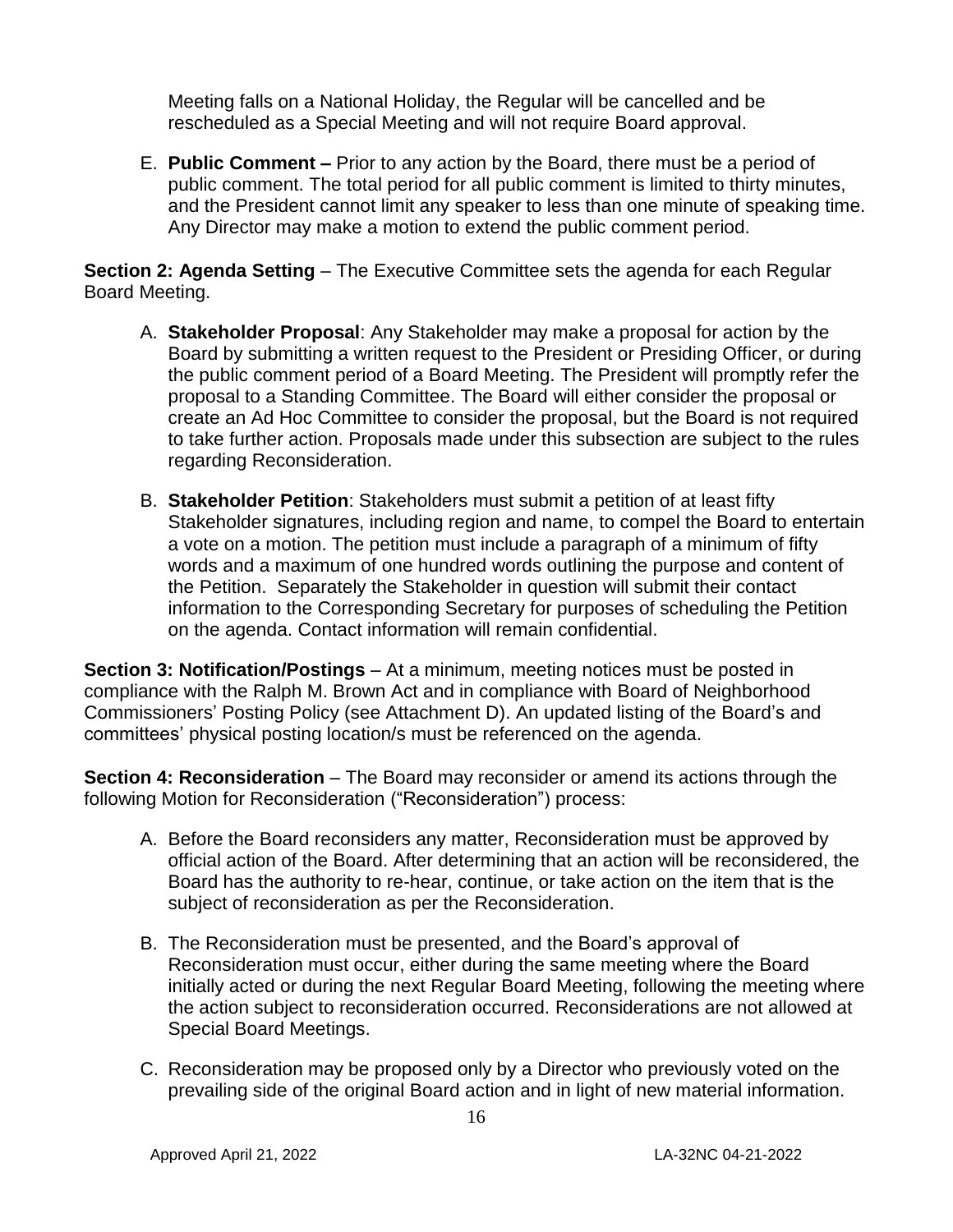- D. The moving Director may make the Reconsideration orally during the same meeting where the action that is the subject of reconsideration occurred.
- E. In order to properly place the Reconsideration on the agenda of the subsequent Regular Board Meeting, the moving Director must submit a memorandum to the Recording Secretary at least two days in advance of the deadline for posting notices for the meeting. The memorandum must briefly state the reason(s) for requesting the Reconsideration, provide the Recording Secretary with an adequate description of the matter(s) to be re-heard, and propose action(s) that may be considered by the Board if the Reconsideration is approved.
- F. A Motion for Reconsideration that is properly brought before the Board must be seconded by any Director in order to be considered by the Board.
- G. This Reconsideration process must be conducted at all times in accordance with the Brown Act.

**Referendum** is a procedure by which Stakeholders compel the Board to reconsider a vote on an action taken earlier by the Board. Any Stakeholder may submit a referendum to the Board with no fewer than one hundred signatures of Stakeholders supporting the Referendum. The Referendum must include a paragraph of one hundred words or less outlining the purpose and content of the Referendum. The Board must reconsider their action based on the motion of referendum at the next Board Meeting.

## **ARTICLE IX: FINANCES**

- A. The Board must prepare, review, and update its fiscal budget and make adjustments as needed in order to comply with City laws and administrative rules, and to keep in compliance with Generally Accepted Accounting Principles ("GAAP") as issued by the Financial Accounting Standing Board and other DONE and City Clerk requirements.
- B. The Board must comply with all rules and regulations promulgated by appropriate and governing City Agencies regarding LA-32 NC finances and GAAP.
- C. All Board financial accounts and records must be available for public inspection and posted on the LA-32 NC website by the Treasurer within two weeks of Board approval.
- D. Each month, the Treasurer provides the Board with a Monthly Expense Report ("MER") including itemization of expenditures and copies of receipts for Board approval.
- E. At least once each quarter, the President and at least one other individual other than the Treasurer, who is appointed by the Board, must examine LA-32 NC accounts and attest to their accuracy before submitting the documentation to City Clerk for further review.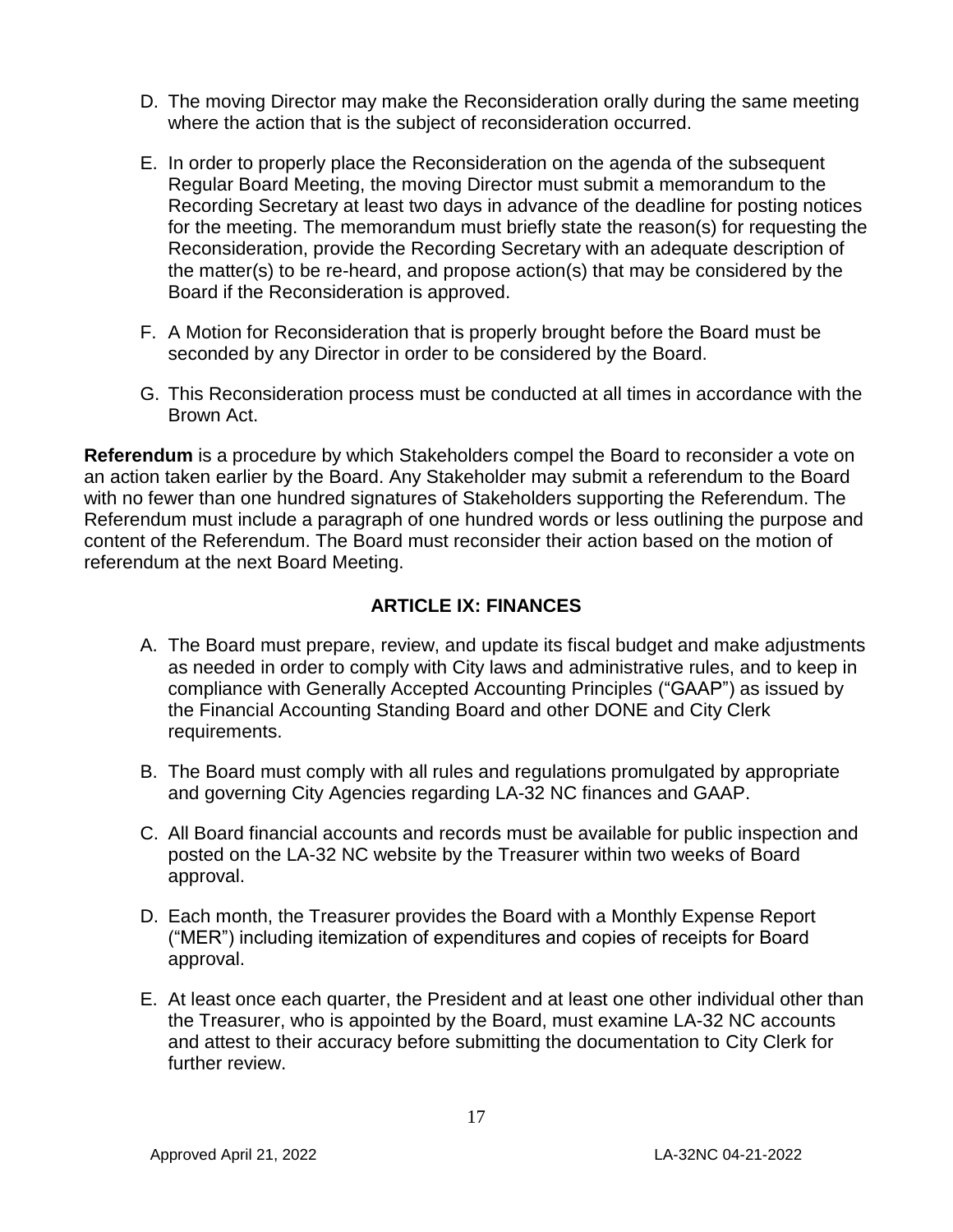- F. The Board is prohibited from entering into any contracts or agreements except through the City Clerk.
- G. The Treasurer issues a form for processing all funding requests that outlines the steps to request funding from the Board. These forms will be made available online on the LA-32 NC website.
- H. The Treasurer is the first signatory on funding items. The second and alternate signatory persons will be appointed by the Board.

## **ARTICLE X: ELECTIONS**

**Section 1: Administration of Elections** – Board elections must be conducted pursuant to any and all City ordinances, policies and procedures pertaining to Neighborhood Council elections.

**Section 2: Governing Board Structure and Voting** – The number of Directors, the eligibility requirements for holding any specific Board seats, and whether Stakeholders may vote for the Board seats are noted in Attachment B.

**Section 3: Minimum Voting Age** – Except with respect to a Youth Board Seat, a stakeholder must be at least 16 years of age on the day of the election or selection to be eligible to vote. [See Admin. Code §§ 22.814(a) and 22.814(c)]

**Section 4: Method of Verifying Stakeholder Status** – Voters must support the validity of their Stakeholder status by providing acceptable documentation.

**Section 5: Restriction on Candidates Running for Multiple Seats** – A candidate cannot declare candidacy for more than one Region or At Large position during a single election cycle. During LA-32 NC elections, all candidates may run for one of the following Executive Officer positions: President, Vice President, Corresponding Secretary, Recording Secretary, and Treasurer.

**Section 6: Other Election Related Language** – No elected City official can serve on the Board. If a Director is subsequently elected to City office, he or she must immediately resign the Director position. This section limits only City elected office holders.

## **ARTICLE XI: GRIEVANCE PROCESS**

- A. Board members are not permitted to file a grievance against another Board member or against the Council, except as permitted under the City's grievance policy. The Neighborhood Council grievance review process will be conducted pursuant to any and all City ordinances, policies and procedures pertaining to Neighborhood Council grievances.
- B. Any grievance by a Stakeholder must be submitted in writing to the Board who shall cause the matter to be placed on the agenda for the next regular Council meeting.
- C. At that meeting, the Board shall refer the matter to an Ad Hoc Grievance Panel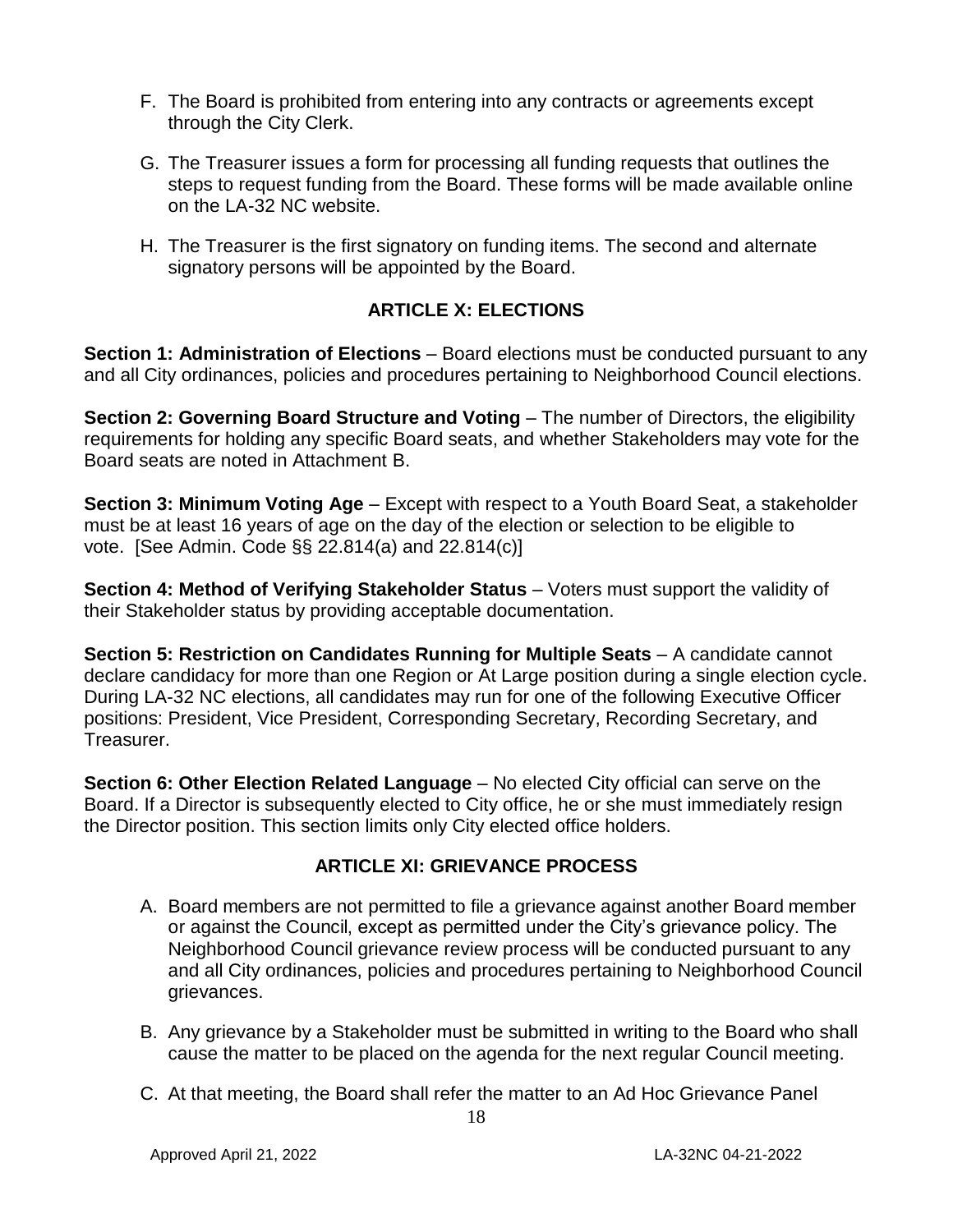comprised of three (3) Stakeholders randomly selected by the Secretary from a list of Stakeholders who have expressed an interest in serving from time-to-time on such a panel.

- D. Within two (2) weeks of the panel's selection, the Secretary shall coordinate a time and place for the panel to meet with the person(s) submitting a grievance to discuss ways in which the dispute may be resolved
- E. Within two (2) weeks following such meeting, a member of the panel shall prepare a written report to be forwarded by the Secretary to the Board outlining the panel's collective recommendations for resolving the grievance. The Board may receive a copy of the panel's report and recommendations prior to a Board meeting, but, in accordance with the Brown Act, the matter shall not be discussed among the Board members until it is heard publicly at the next regular Council meeting.
- F. This grievance process is intended to address matters involving procedural disputes, such as the Board's failure to comply with Board Rules or these Bylaws. It is not intended to apply to Stakeholders who merely disagree with a position or action taken by the Board at one of its meetings, which grievances may be aired publicly at Council meetings.

## **ARTICLE XII: PARLIAMENTARY AUTHORITY**

Board and Standing Committees will use the Bylaws as their parliamentary authority. If there is no rule to address the issue at hand, Robert's Rules of Order (edition provided to the current board) will be used.

- A. Standing Rules may be adopted by a simple majority vote of the Board to supplement these Bylaws. Such rules are in addition to these Bylaws and must not be construed to change or replace any Bylaws.
- B. In the case of conflict between these Bylaws and a Standing Rule, these Bylaws prevail. Standing Rules may be adopted, amended, or repealed by a simple majority vote of the Board.

## **ARTICLE XIII: AMENDMENTS**

- A. Any Director can propose an amendment to these Bylaws. The Board must forward all proposals to the Bylaws Committee to review and provide recommendations to the Board.
- B. Any Stakeholder can propose an amendment to these Bylaws during the public comment period of a Board Meeting by submitting a petition of at least one hundred Stakeholder signatures, including at least twenty-five signatures from each of the four Regions to support the motion to amend.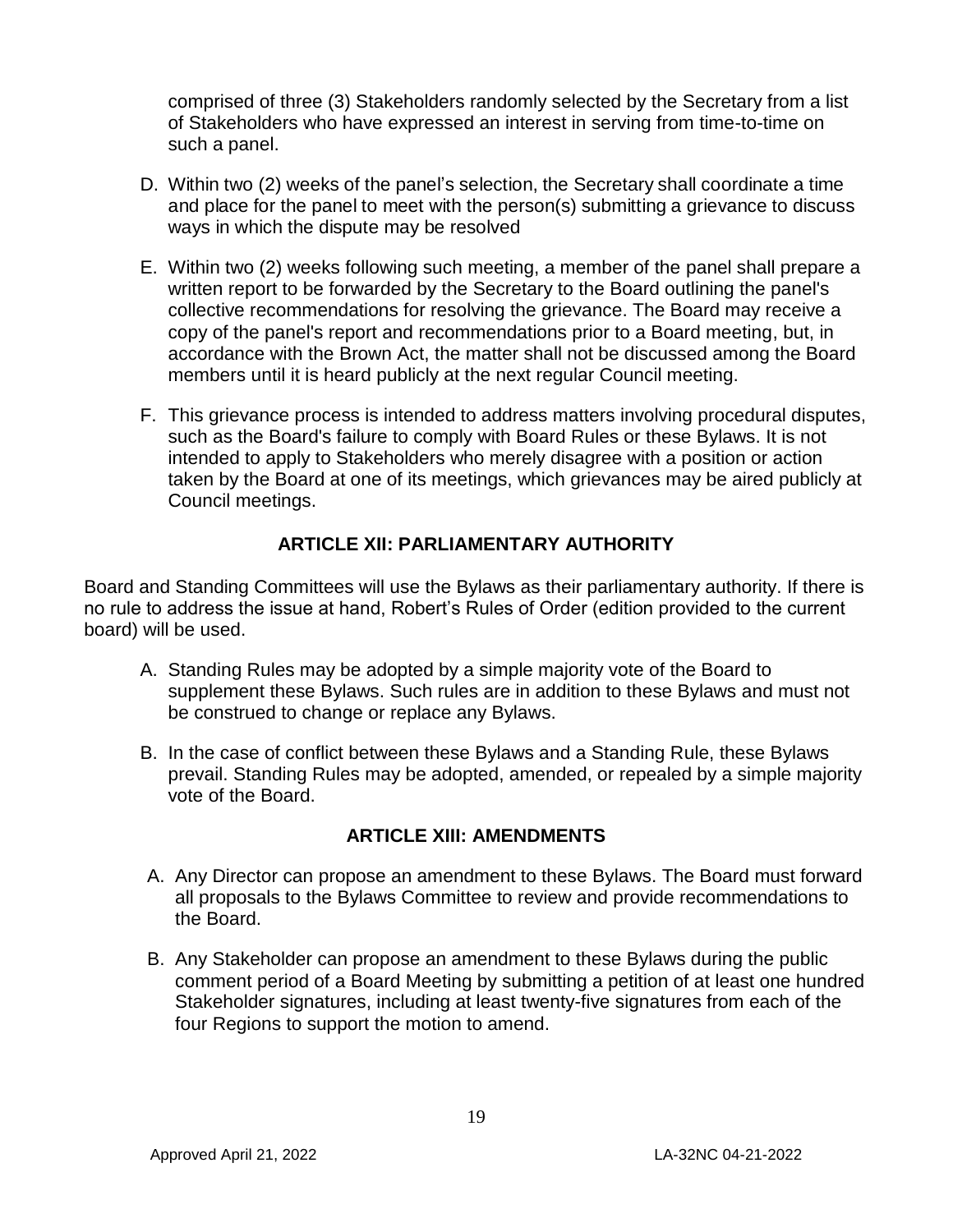- C. Any amendment to the Bylaws requires two weeks of public notice to allow for Stakeholder comment before the Board can consider the amendment. Posting must be at least at one physical location, through all LA-32 NC social media, and through DONE's Early Notification System (ENS).
- D. After proper notice, proposed amendments will be noticed on the agenda for public discussion and Board vote at the next Regular Board Meeting.
- E. An amendment to these Bylaws requires a two-thirds vote of the Directors present at a Regular or Special Board Meeting. All approved amendments must then be forwarded to DONE for review and approval.
- F. Amendments are not valid, final or effective until approved by DONE. Once approved, any changes in the Bylaws become effective immediately.

## **ARTICLE XIV: COMPLIANCE**

The Board, its representatives, its Directors, and all Stakeholders must comply with these Bylaws and with any additional adopted Standing Rules, as well as all local, county, state and federal laws, including, without limitation, the Plan, the City Code of Conduct, the City Governmental Ethics Ordinance (Los Angeles Municipal Code Section 49.5.1), the Brown Act, the Public Records Act, the Americans with Disabilities Act, and all laws and governmental policies pertaining to Conflicts of Interest. A Director must not speak on or vote on a matter in which he or she, or his or her family, has a direct financial stake, without first seeking City Attorney approval.

**Section 1: Code of Civility** – LA-32 NC, its Directors, and all Stakeholders must conduct all Board and committee business in a civil, professional and respectful manner. Directors must abide by Board of Neighbor Commissioners' Neighborhood Council Board Member Code of Conduct Policy.

**Section 2: Training** – Directors must take training related to the Neighborhood Council, including, but not limited to, ethics, funding, workplace violence and sexual harassment provided by the City within forty-five days of being seated, or they will lose their Board voting rights. All Directors must take ethics and funding training prior to making motions and voting on funding related matters

**Section 3: Self-Assessment** – Every year, the Board must conduct a self-assessment pursuant to Article VI, Section 1 of the Plan.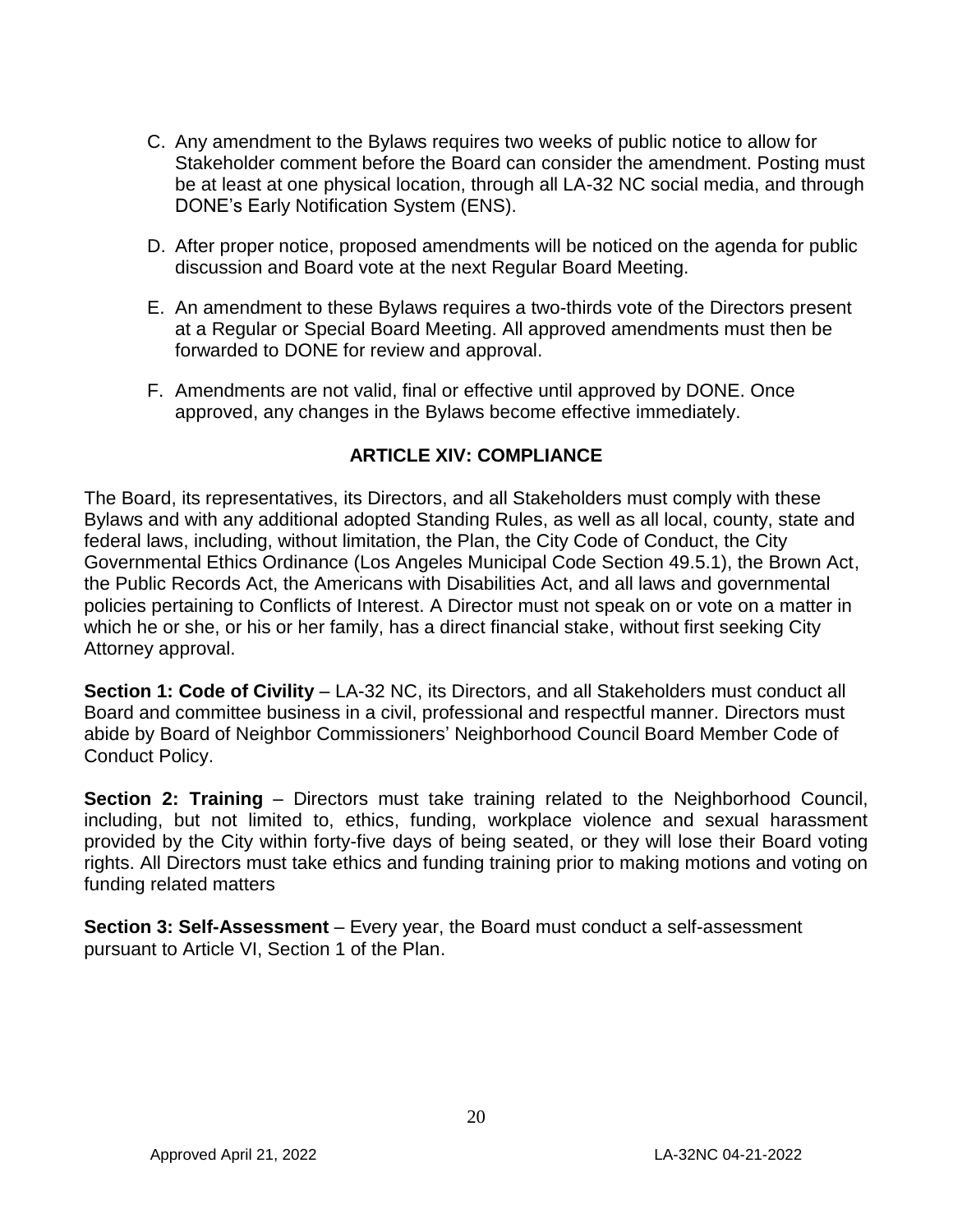

## **ATTACHMENT A – Map of LA-32 Neighborhood Council**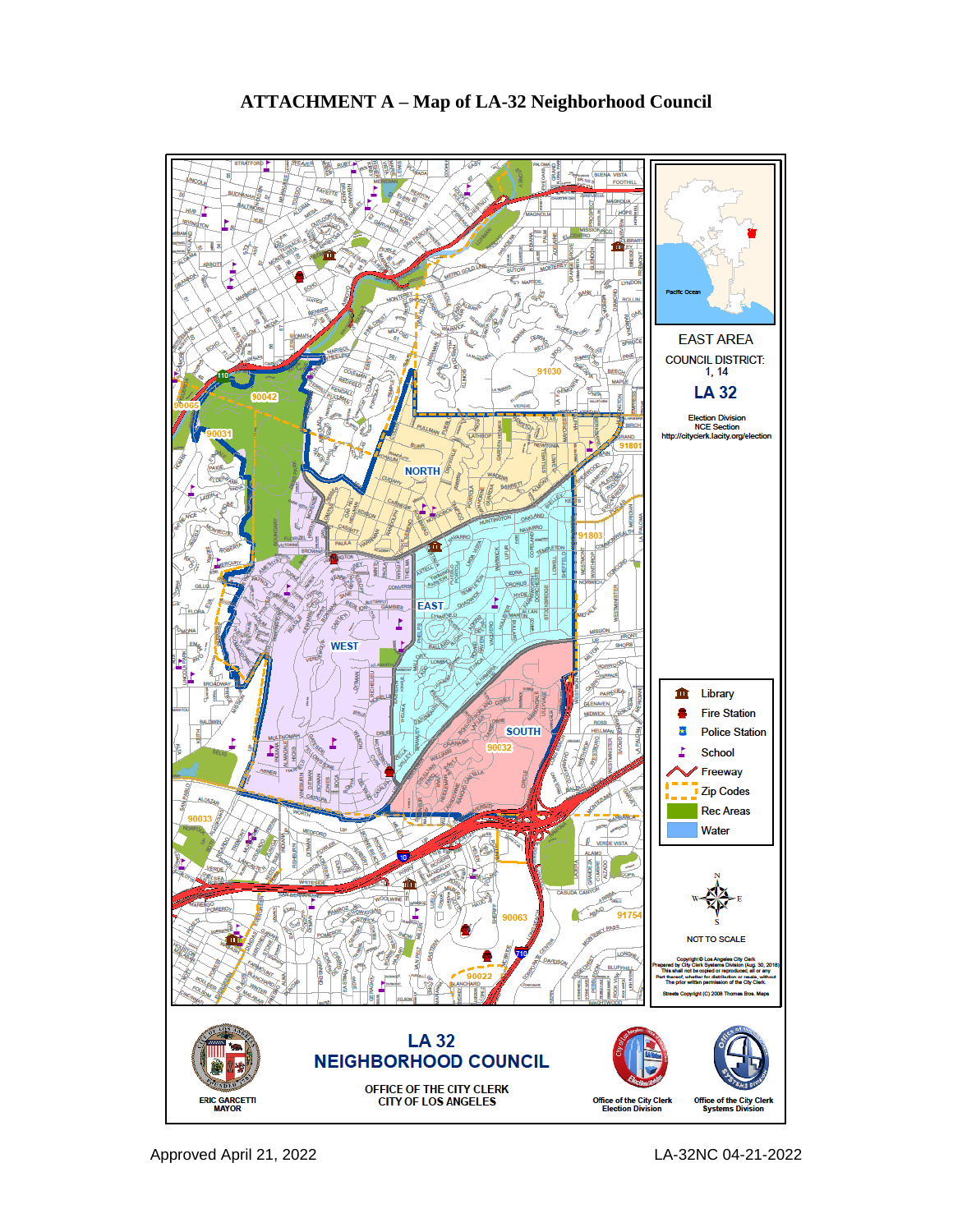## **ATTACHMENT B – Governing Board Structure and Voting LA-32 NC – 15 Board Seats**

## **– – – – – BOARD SEATS TO BE FILLED DURING ELECTION – – – –**

## **All candidates are available to run for one of the Officer positions.**

| <b>BOARD</b><br><b>POSITION</b>                  | # OF           | <b>ELECTED</b><br><b>OR</b><br><b>SEATS APPOINTED</b> | <b>ELIGIBILITY TO RUN</b><br><b>FOR THE SEAT</b>                                                                                                                                                                      | <b>ELIGIBILITY TO VOTE</b><br><b>FOR THE SEAT</b>                                                                      |
|--------------------------------------------------|----------------|-------------------------------------------------------|-----------------------------------------------------------------------------------------------------------------------------------------------------------------------------------------------------------------------|------------------------------------------------------------------------------------------------------------------------|
| President<br>Term: 2 Years                       | 1              | Elected                                               | Stakeholder who lives, works or owns<br>real property within the LA-32 NC<br>boundaries who is 18 years or older.                                                                                                     | Stakeholder who lives,<br>works or owns real<br>property within the LA-32<br>NC boundaries who is<br>16years or older  |
| <b>Vice President</b><br>Term: 2 Years           | 1              | Elected                                               | Stakeholder who lives, works or owns<br>real property within the LA-32 NC<br>boundaries who is 18 years or older.                                                                                                     | Stakeholder who lives,<br>works or owns real<br>property within the LA-32<br>NC boundaries who is<br>16years or older. |
| Treasurer<br>Term: 2 Years                       | 1              | Elected                                               | Stakeholder who lives, works or owns<br>real property within the LA-32 NC<br>boundaries who is 18 years or older.                                                                                                     | Stakeholder who lives,<br>works or owns real<br>property within the LA-32<br>NC boundaries who is<br>16years or older  |
| Corresponding<br>Secretary<br>Term: 2 Years      | 1              | Elected                                               | Stakeholder who lives, works or owns<br>real property within the LA-32 NC<br>boundaries who is 18 years or older.                                                                                                     | Stakeholder who lives,<br>works or owns real<br>property within the LA-32<br>NC boundaries who is 16<br>years or older |
| Recording<br>Secretary<br>Term: 2 Years          | 1              | Elected                                               | Stakeholder who lives, works or owns<br>real property within the LA-32 NC<br>boundaries who is 18 years or older.                                                                                                     | Stakeholder who lives,<br>works or owns real<br>property within the LA-32<br>NC boundaries who is 16<br>years or older |
| West Region<br><b>Directors</b><br>Term: 2 Years | $\overline{2}$ | Elected                                               | Stakeholders who live, work, own<br>property or a business, or are<br>members of a community<br>organization or public agency within<br>the defined boundaries of the West<br>Region and are at least 18 years old.   | Stakeholders who are at<br>least 16 years old and live,<br>work, or own property in<br>the LA-32 West Region.          |
| East Region<br><b>Directors</b><br>Term: 2 Years | $\overline{2}$ | Elected                                               | Stakeholders who live, work, own<br>property or a business, or are<br>members of a community<br>organization or a public agency within<br>the defined boundaries of the East<br>Region and are at least 18 years old. | Stakeholders who are at<br>least 16 years old and live,<br>work, or own property in<br>the LA-32 East Region.          |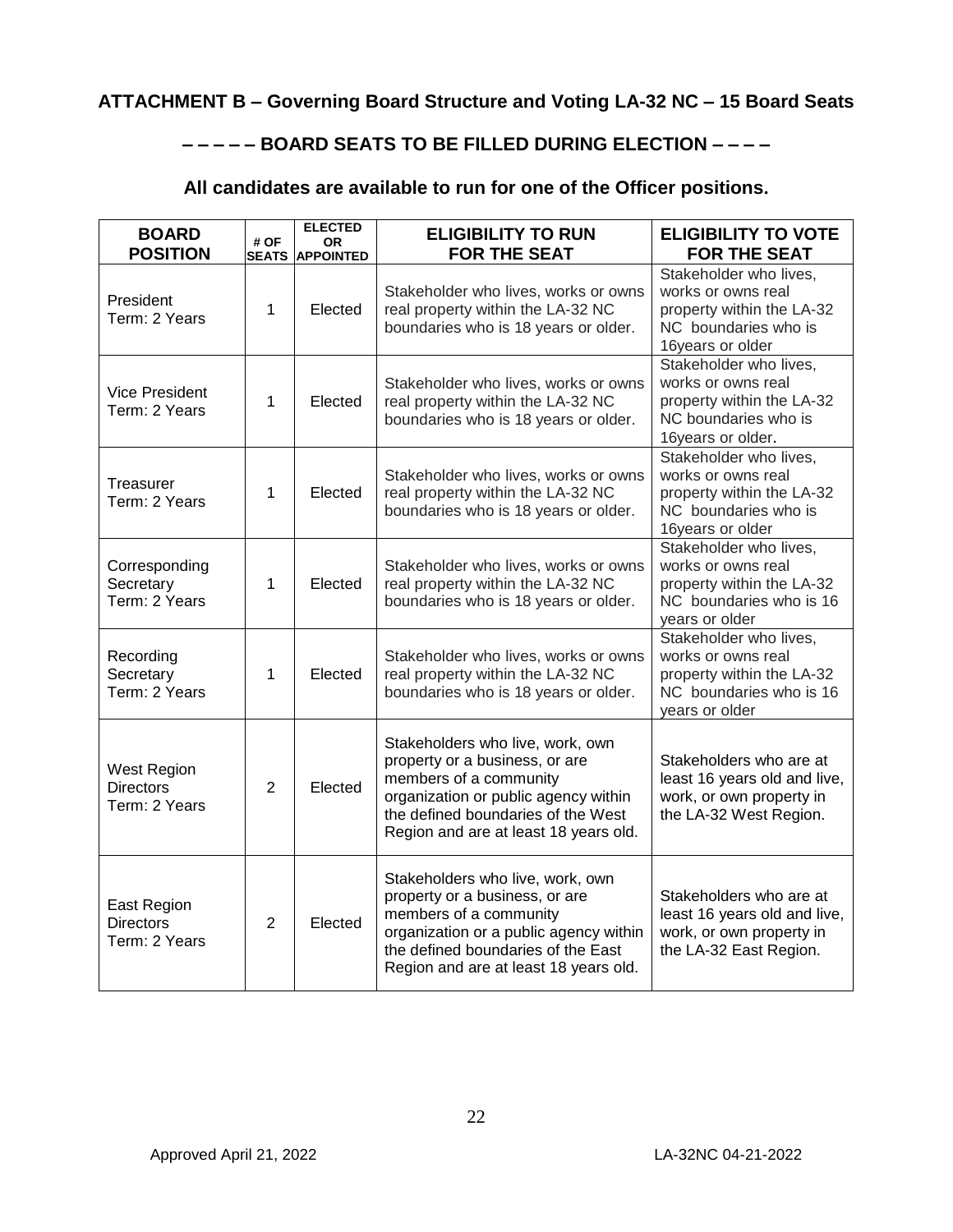| <b>BOARD</b><br><b>POSITION</b>                                            | # OF | <b>ELECTED</b><br><b>OR</b><br><b>SEATS APPOINTED</b> | <b>ELIGIBILITY TO RUN</b><br><b>FOR THE SEAT</b>                                                                                                                                                                                                                  | <b>ELIGIBILITY TO VOTE</b><br><b>FOR THE SEAT</b>                                                                               |
|----------------------------------------------------------------------------|------|-------------------------------------------------------|-------------------------------------------------------------------------------------------------------------------------------------------------------------------------------------------------------------------------------------------------------------------|---------------------------------------------------------------------------------------------------------------------------------|
| North Region<br><b>Directors</b><br>Term: 2 Years                          | 2    | Elected                                               | Stakeholders who live, work, own<br>property or a business, or who are<br>members of a community<br>organization or public agency within<br>the defined boundaries of the North<br>Region and are at least 18 years old.                                          | Stakeholders who are at<br>least 16 years old and live,<br>work, or own property in<br>the LA-32 North Region.                  |
| South Region<br><b>Directors</b><br>Term: 2 Years                          | 2    | Elected                                               | Stakeholders who live, work, own<br>property or a business, who are<br>members of a community<br>organization or a public agency within<br>the defined boundaries of the South<br>Region and who are 18 years or<br>older.                                        | Stakeholders who are at<br>least 16 years of age and<br>live, work, or own property<br>in the LA-32 South<br>Region.            |
| At-Large-<br><b>Regional Director</b><br>Term: 2 Years                     | 1    | Elected                                               | Stakeholders who live, work, own<br>property or a business, or are<br>members of a community<br>organization or public agency within<br>the defined boundaries of LA-32 and<br>are at least 18 years old.                                                         | Stakeholders who live,<br>work or own property<br>within LA-32 and are at<br>least 16 years old at the<br>time of the election. |
| At-Large-<br>Community<br>Organization<br><b>Director</b><br>Term: 2 Years | 1    | Elected                                               | Stakeholders who affirm a substantial<br>and ongoing participation within the<br>Area; who may be in a community<br>organization such as, but not limited<br>to, educational, non-profit and/or<br>religious organizations; and who are<br>at least 18 years old. | Stakeholders who are at<br>least 16 years old at the<br>time of the election.                                                   |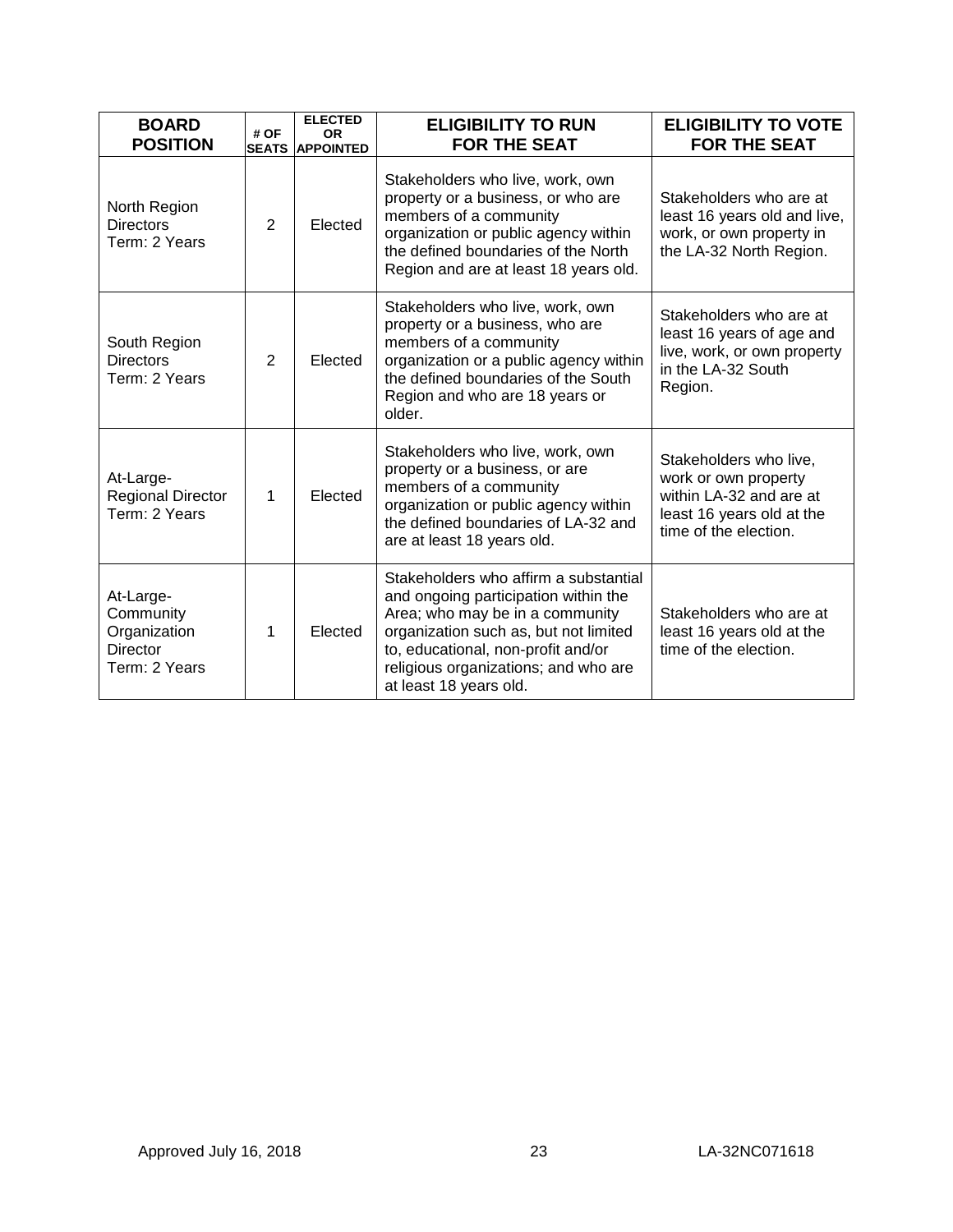## **ATTACHMENT C – Standing Rules**

#### **1. Process for Selection of Officers for Open Positions**

- **2. The procedure used to select officers of the Neighborhood Council Governing Board for open position is as follows:**
	- a) Nominations will be opened from the Board for open Officer Positions, beginning with the President if appropriate. Directors may nominate or self-nominate. Nominees will then accept or not accept the nomination.
	- b) Each candidate will have three minutes to give his/her qualifications for the position he/she is seeking as well as stating what he/she intends to do from that position in the coming year(s). After each candidate for a particular position has had the opportunity to speak, Directors may ask questions of any of the candidates.
	- c) A Board vote, by show of hands, will then take place. If no candidate receives a majority of Director's votes, then the name of the candidate with the fewest votes will be removed from the list of candidates, and voting will proceed again. The process will continue until one candidate receives the majority of the votes.
	- d) The process will be repeated for the remaining Offices.

#### **2. Time Limit on Public Comment**

During Public Comment, each speaker will be limited to one minute. The Chairperson can extend the time of a speaker.

#### **3. Time Limits on Each Item on Agenda**

Each agenda item must have a specific time limit determined in advance by the President.

### **4. Order Business during Presentations**

The format for presentations, reports and agenda items to the Board is as follows:

- a) A brief statement by the presenter, summarizing the issue and salient points for discussion
- b) A question and answer period for a maximum of 10 minutes
- c) Public Comment
- d) Board discussion and action if appropriate.

### **5. Public Comment**

Members of the public wishing to speak to the Board may fill out a Speaker Card and provide their names, business or organization affiliations (if any), whether they are paid speakers and who paid them to speak, and the agenda item number they wish to address.

### **6. Schedule of Committee Meetings**

Committees will report to the President on committee meeting times and will distribute the information to the known committee members. This will be a continuing activity.

## **7. Committee Chair's Authority to Reserve Meeting Spaces and Post Agendas**

Committee Chairs or committee designees are authorized to arrange for meeting spaces and post agendas.

#### **8. Committees Requested to Meet at Least Once per Quarter**

All standing committees are requested to meet at least once per quarter. The Chair of a committee not meeting this requirement will be asked to explain why the committee has not met.

### **9. Board Member Use of Title/Position**

No Officer or Director of the Board or any of its committees will commit LA-32 NC to action without express approval of the Board.

### **10. Board Member Solicitation of Donations**

No Director can solicit donations of any sort using the Board name without Board approval.

### **11. Code of Civility**

LA-32 NC adopts the Code of Civility. Collectively and individually, Directors agree to abide by this Code of Civility to ensure that business is conducted in a respectful, courteous, and effective manner, and in a way that will generate respect and credibility for LA-32 NC.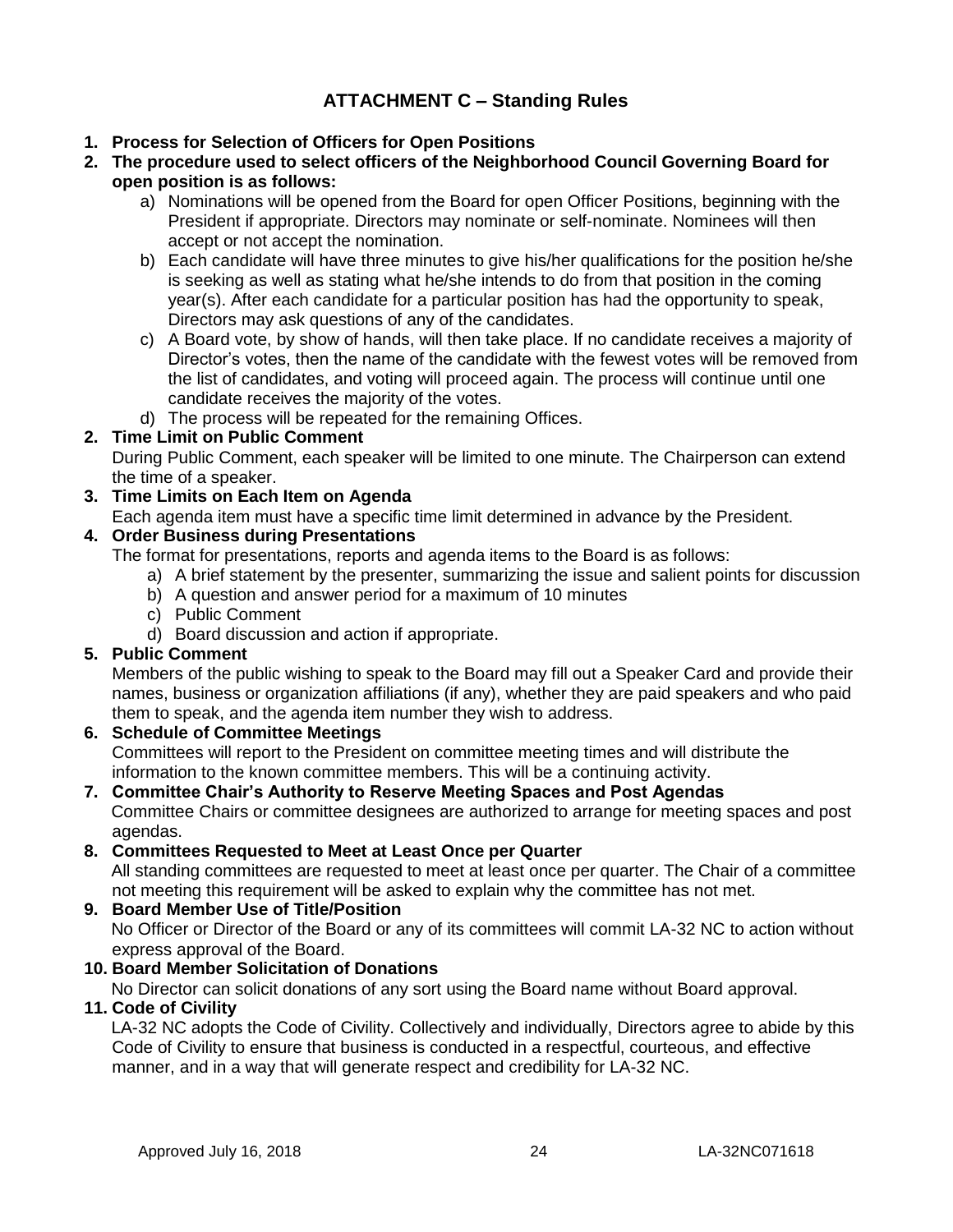The freedom to express one's views about public matters is a cornerstone of the democratic process. LA-32 NC welcomes the diverse views and opinions of our stakeholders and other Directors as they relate to the issues before us. In order for these discussions to be meaningful and effective, we must treat others with respect and dignity. By adoption of this motion, and by affixing our signatures to this document, we collectively and individually agree to abide by our Code of Civility to the best of our abilities. By entering this meeting of LA-32 NC, Stakeholders also agree to abide by the Code of Civility.

- a) I will conduct myself in a professional and civil manner at all times as a representative of the Neighborhood Council.
- b) I will treat Directors and members of the public with respect at all times, regardless of an individual's opinion, ethnicity, race, sexuality, age, disability, or religion.
- c) Even in the face of disagreement or differences of opinion, I will demonstrate esteem and deference for my colleagues and the public.
- d) Under no circumstances during LA-32 NC meetings, function, or events will I engage in or threaten to engage in any verbal or physical attack on any other individual.
- e) I will commit to communicating any ideas and points of view clearly and allowing others to do the same without interruption.
- f) I will not use language that is abusive, threatening, obscene, or slanderous, including using profanity, insults, or other disparaging remarks or gestures.
- g) I will not use derogatory language about an individual's ethnicity, race, sexuality, age, disability, or religion.
- h) I will take responsibility for my own actions and will work to fulfill my role and responsibilities as specified in the Bylaws.
- i) I will commit to learn the applicable laws that govern Neighborhood Councils, including the State Constitution, State Legislation, the Brown Act, the City Charter, City ordinances, ethics rules, and will not knowingly violate any of the above.
- j) I will abide by LA-32 NC's meeting procedures or rules in order to create a safe and effective environment for conducting business.
- k) I will promote and enforce a safe meeting environment at all times. At moments when members of the public become disruptive and violate the Code of Civility that we have pledged to follow, I will join my fellow Directors in demanding that the persons conduct themselves in a respectful and orderly manner even if I agree with the point of view that is being expressed.
- l) I will seek to present information truthfully and will not knowingly misrepresent, mischaracterize, or misquote information received from others.
- m)I pledge to truly listen to and hear other points of view.
- n) I will practice the art of being able to disagree without being disagreeable.
- o) If I find myself representing my personal interests before my community's interests, I will publicly disclose the differences and recuse myself from voting on such matters.
- p) I will commit to good faith efforts to resolve any grievances that come before the Board as specified in the Bylaws.
- q) I owe it to my fellow Directors, the public, and the decision-makers who we are trying to influence to make the best possible effort to understand the issues before me. I will "do my homework" by reading all meeting agendas and minutes, supplemented materials, and where appropriate, seeking dissenting viewpoints.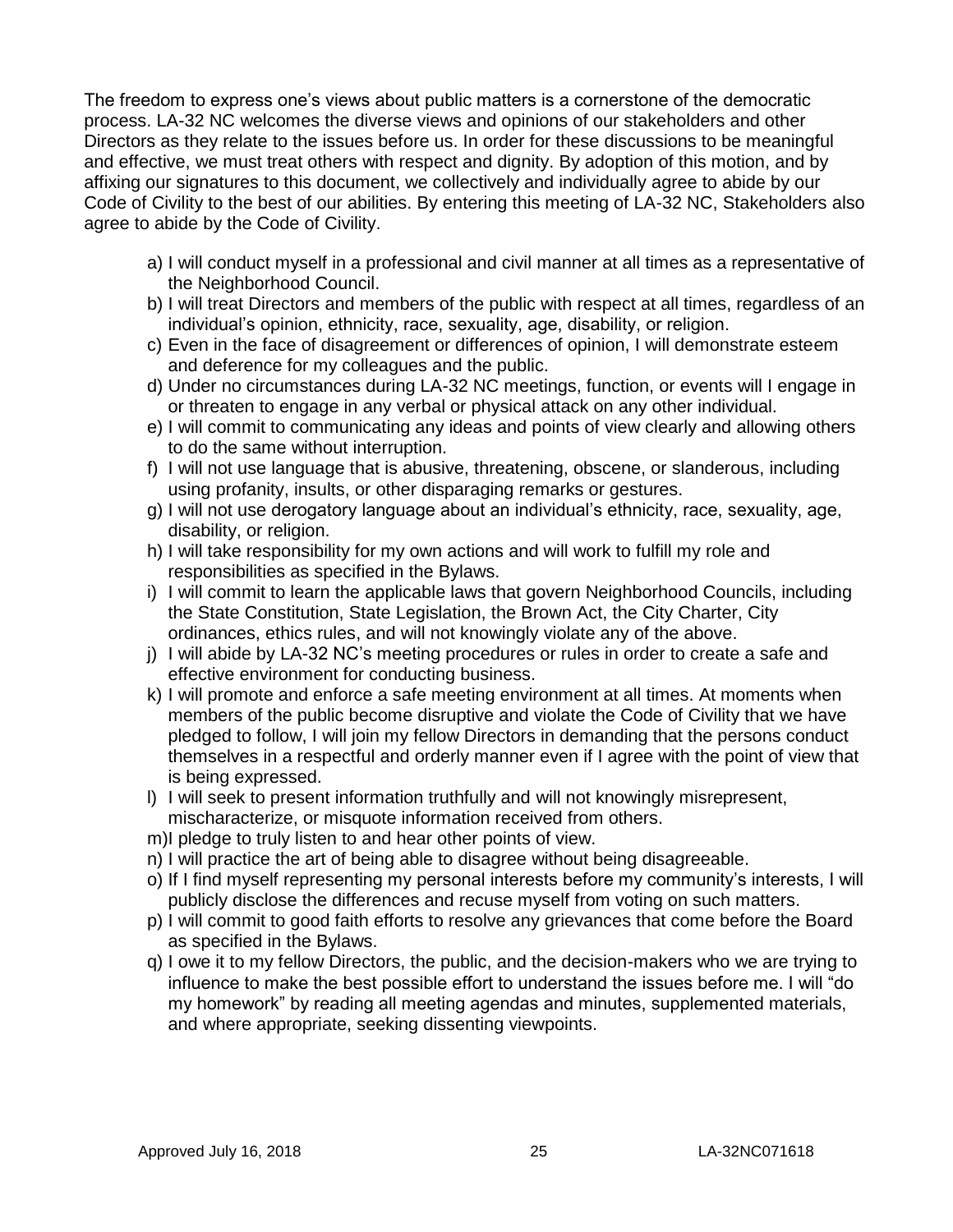## **ATTACHMENT D – Board of Neighborhood Commissioners Website Posting Policy**

## **RESOLUTION**

Be it resolved that the Board of Neighborhood Commissioners creates the following policy:

## **NEIGHBORHOOD COUNCIL AGENDA POSTING REQUIREMENTS**

**WHEREAS**, the Board of Neighborhood Commissioners established Working Groups comprised of current and past Neighborhood Council members and Neighborhood Council stakeholders to recommend changes to the Plan for a Citywide System of Neighborhood Councils;

**WHEREAS**, the Working Groups recognized stakeholders are increasingly using the internet and that it allows Neighborhood Councils to communicate with their stakeholders efficiently and inexpensively;

**WHEREAS**, the Working Groups recognized that any change in the physical posting policy should be accompanied by increased use of other media for outreach;

**WHEREAS**, the Working Groups recommended that the posting requirements for Neighborhood Councils be changed to require only one physical Brown Act compliant posting while maintaining the Board of Neighborhood Commissioners other outreach requirements; **WHEREAS**, Section 902 (b) Article IX of the new Charter provides that the Board of Neighborhood Commissioners "shall be responsible for policy setting and policy oversight...and the promulgation of rules and regulations but not be responsible for day-to-day management."

**NOW, THEREFORE, IT IS RESOLVED** that the Board of Neighborhood Commissioners establishes this policy regarding the posting of agendas for Neighborhood Councils.

## **POLICY NUMBER:** 2014-01

Neighborhood Councils are required to post meeting agendas for Board and Committee meetings as follows:

- 1. Neighborhood Councils shall post at least one Brown Act compliant agenda for all Board and Committee meetings. Any additional physical postings shall be within the Neighborhood Council boundaries and shall be Brown Act time compliant.
- 2. Neighborhood Councils shall post agendas of all Board and Committee meetings on their web site or, on a page made available to them on the EmpowerLA web site. Such postings shall be Brown Act time compliant.
- 3. Neighborhood Councils must submit a copy of all Regular and Special Board and Committee Meeting agendas to the Department of Neighborhood Empowerment (Department) to be posted through the Early Notification System (ENS). The agenda for regular meetings shall be submitted to the Department not less than 72 hours in advance of the meeting and the agenda for special meetings shall be submitted to the Department not less than 24 hours in advance of the meeting. As soon as feasible, the Department will submit the agenda for posting to the ENS system. Accordingly, posting the notices of meetings to the ENS system will not be required to comply with the Brown Act's time limits for posting agendas.
- 4. Neighborhood Councils that maintain an email list of stakeholders may email either a copy of the agenda for all Board and Committee meetings or an announcement of the meeting with a link to the agenda. Distribution to the email list will not be required to

Approved July 16, 2018 26 26 LA-32NC071618